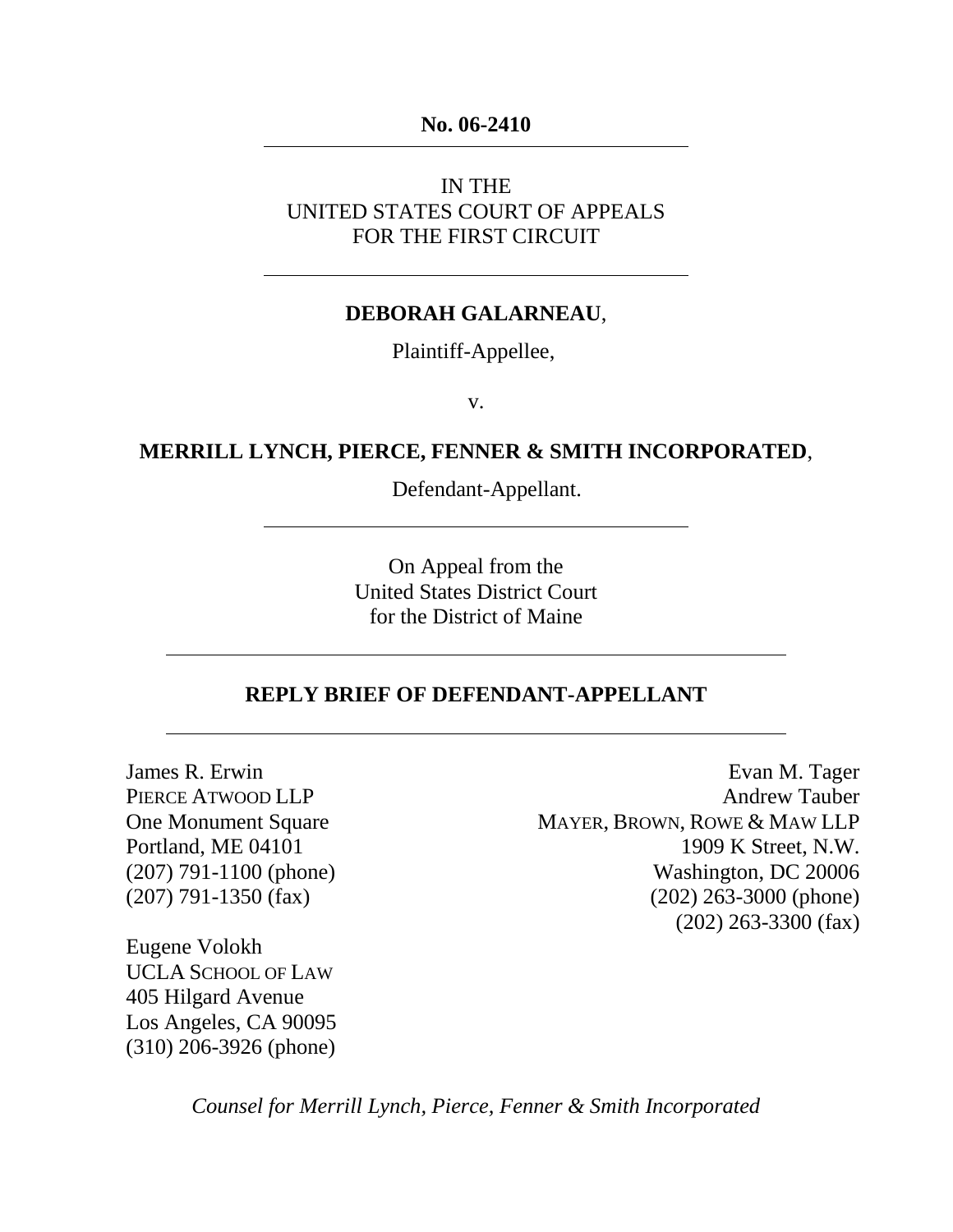## **Table of Contents**

| I.      | THE EVIDENCE WAS INSUFFICIENT TO SUPPORT                                                   |    |                                                        |  |  |  |
|---------|--------------------------------------------------------------------------------------------|----|--------------------------------------------------------|--|--|--|
|         | A.                                                                                         |    |                                                        |  |  |  |
|         | <b>B.</b>                                                                                  |    |                                                        |  |  |  |
|         | $\mathcal{C}$ .                                                                            |    |                                                        |  |  |  |
|         | D.                                                                                         |    |                                                        |  |  |  |
| $\Pi$ . | THE DISTRICT COURT ERRONEOUSLY EXCLUDED<br>EVIDENCE RELATING TO THE DRAFTING OF THE U-5. 9 |    |                                                        |  |  |  |
|         | A.                                                                                         |    |                                                        |  |  |  |
|         |                                                                                            | 1. | Rule 408 does not apply when a claim or defense arises |  |  |  |
|         |                                                                                            | 2. | There was no offer of valuable consideration to        |  |  |  |
|         | <b>B.</b>                                                                                  |    | The Evidence Was Not Excludable Under Rule 40314       |  |  |  |
| Ш.      |                                                                                            |    |                                                        |  |  |  |
| IV.     |                                                                                            |    | THE EVIDENCE WAS INSUFFICIENT TO SUPPORT PUNITIVE      |  |  |  |
| V.      | THE PUNITIVE DAMAGES ARE UNCONSTITUTIONALLY                                                |    |                                                        |  |  |  |
|         | А.                                                                                         |    |                                                        |  |  |  |
|         | <b>B.</b>                                                                                  |    |                                                        |  |  |  |
|         | C.                                                                                         |    |                                                        |  |  |  |
|         | D.                                                                                         |    |                                                        |  |  |  |
|         |                                                                                            |    |                                                        |  |  |  |
|         |                                                                                            |    |                                                        |  |  |  |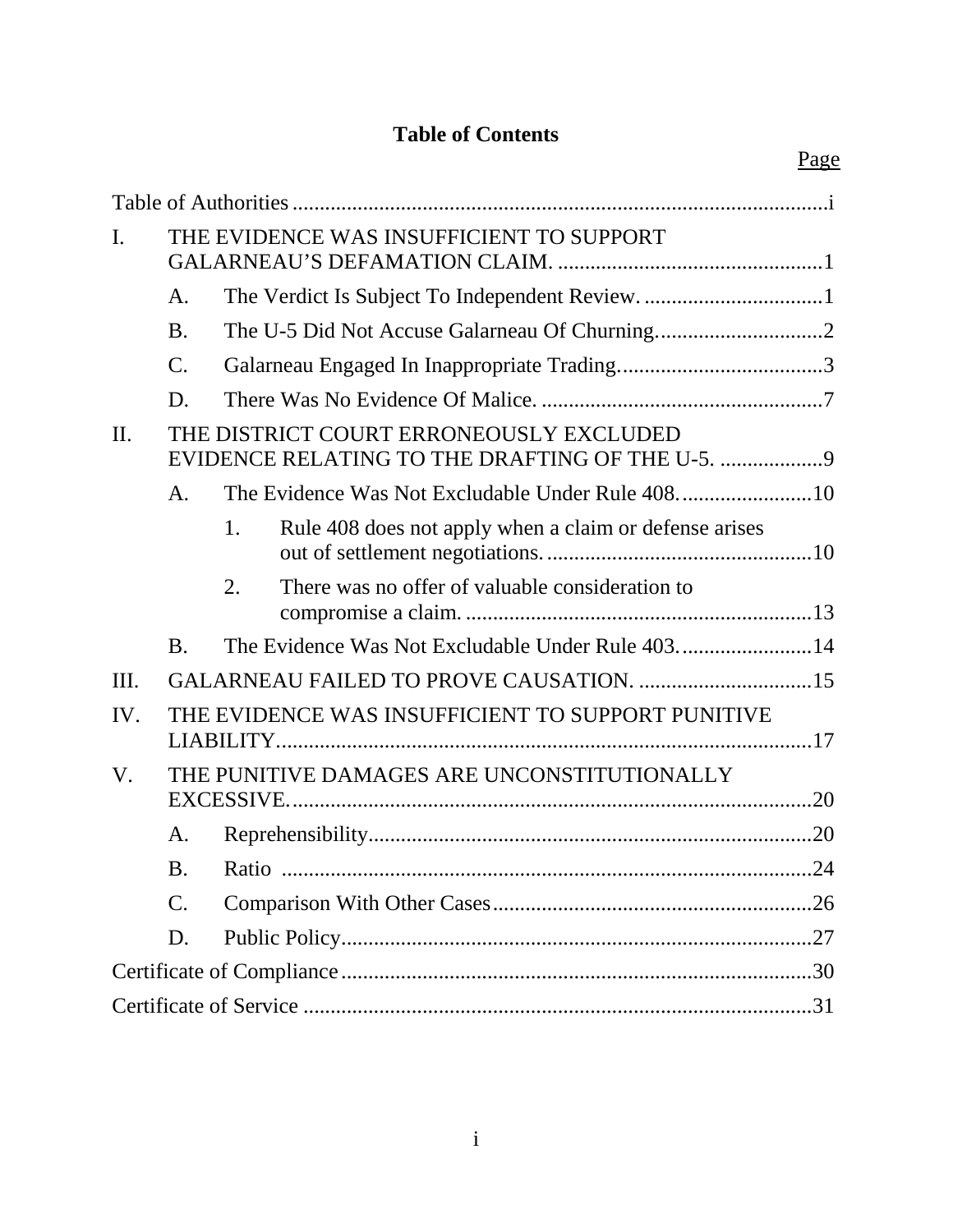## **Table of Authorities**

## Page(s)

## **CASES**

| Bankcard Am., Inc. v. Universal Bancard Sys., Inc., 203 F.3d 477     |
|----------------------------------------------------------------------|
|                                                                      |
| Bose Corp. v. Consumers Union of United States, Inc.,                |
| Bruno v. Sonalysts, Inc., 2004 WL 2713239 (D. Conn. Nov. 23, 2004)11 |
|                                                                      |
| Cicconi v. McGinn, Smith & Co., $808$ N.Y.S.2d $604$                 |
| Cooper Indus., Inc. v. Leatherman Tool Group, Inc.,                  |
|                                                                      |
| Cyr v. Adamar Assocs. Ltd. P'ship, 752 A.2d 603 (Me. 2000)16         |
|                                                                      |
| Dalbec v. Gentleman's Companion, Inc., 828 F.2d 921 (2d Cir. 1987)19 |
|                                                                      |
| Dickinson v. Merrill Lynch, Pierce, Fenner & Smith, Inc.,            |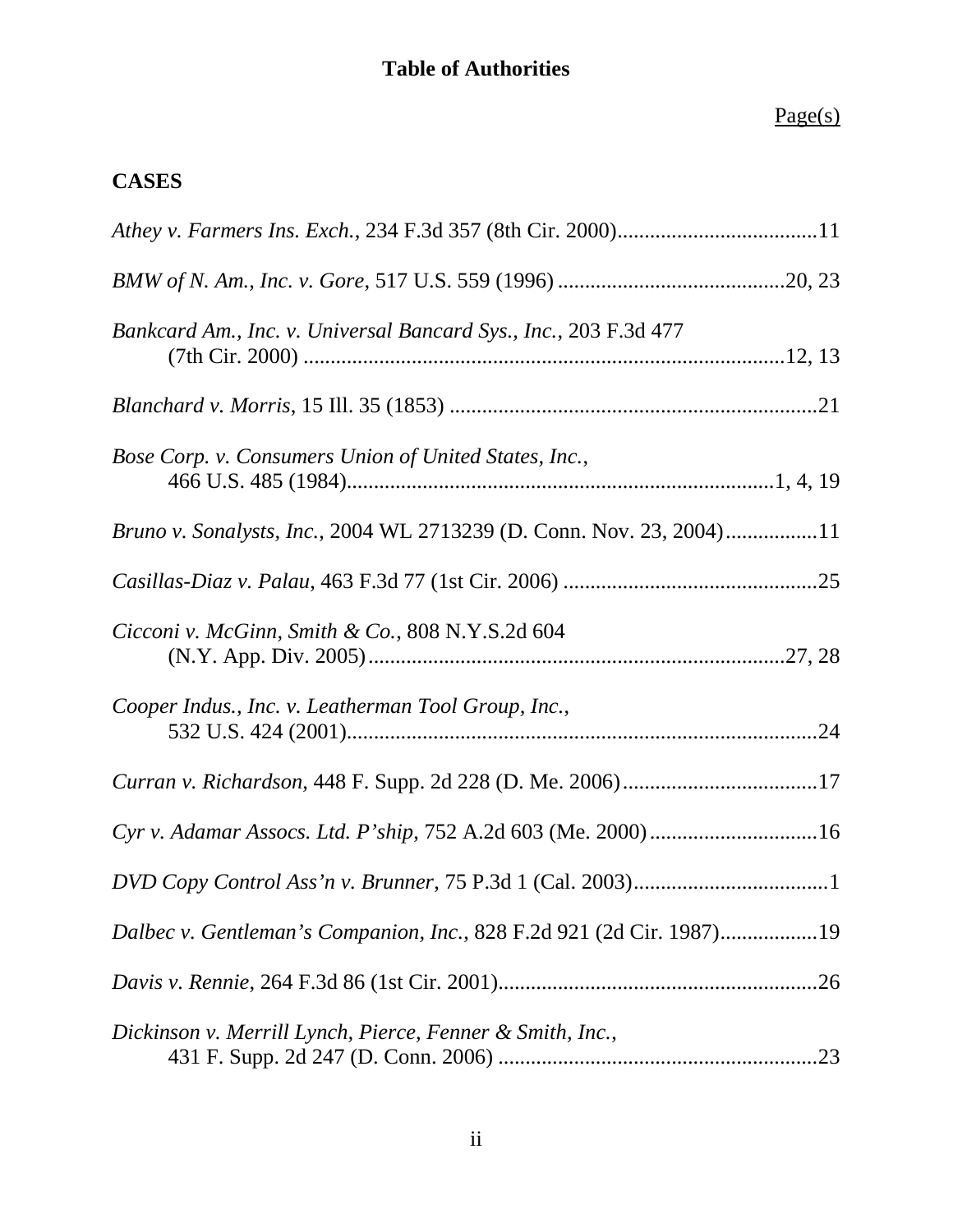# **Table of Authorities (continued)**

# Page(s)

| Domain Name Clearing Co. v. F.C.F. Inc., 16 Fed. Appx. 108              |  |
|-------------------------------------------------------------------------|--|
|                                                                         |  |
|                                                                         |  |
|                                                                         |  |
|                                                                         |  |
|                                                                         |  |
|                                                                         |  |
| Glennon v. Dean Witter Reynolds, Inc., 83 F.3d 132 (6th Cir. 1996) 16   |  |
| Jordan v. Metro. Life Ins. Co., 280 F. Supp. 2d 104 (S.D.N.Y. 2003)1    |  |
| Levinsky's Inc. v. Wal-Mart Stores, Inc., 127 F.3d 122 (1st Cir. 1997)1 |  |
|                                                                         |  |
|                                                                         |  |
|                                                                         |  |
| Rodriguez-Marin v. Rivera-Gonzales, 438 F.3d 72 (1st Cir. 2006) 25      |  |
|                                                                         |  |
| Savoy IBP 8, Ltd. v. Nucentrix Broadband Networks, Inc.,                |  |
| Simon v. Shearson Lehman Bros., Inc., 895 F.2d 1304 (11th Cir. 1990)15  |  |
| Smith v. Heritage Salmon, Inc., 180 F. Supp. 2d 208 (D. Me. 2002)18     |  |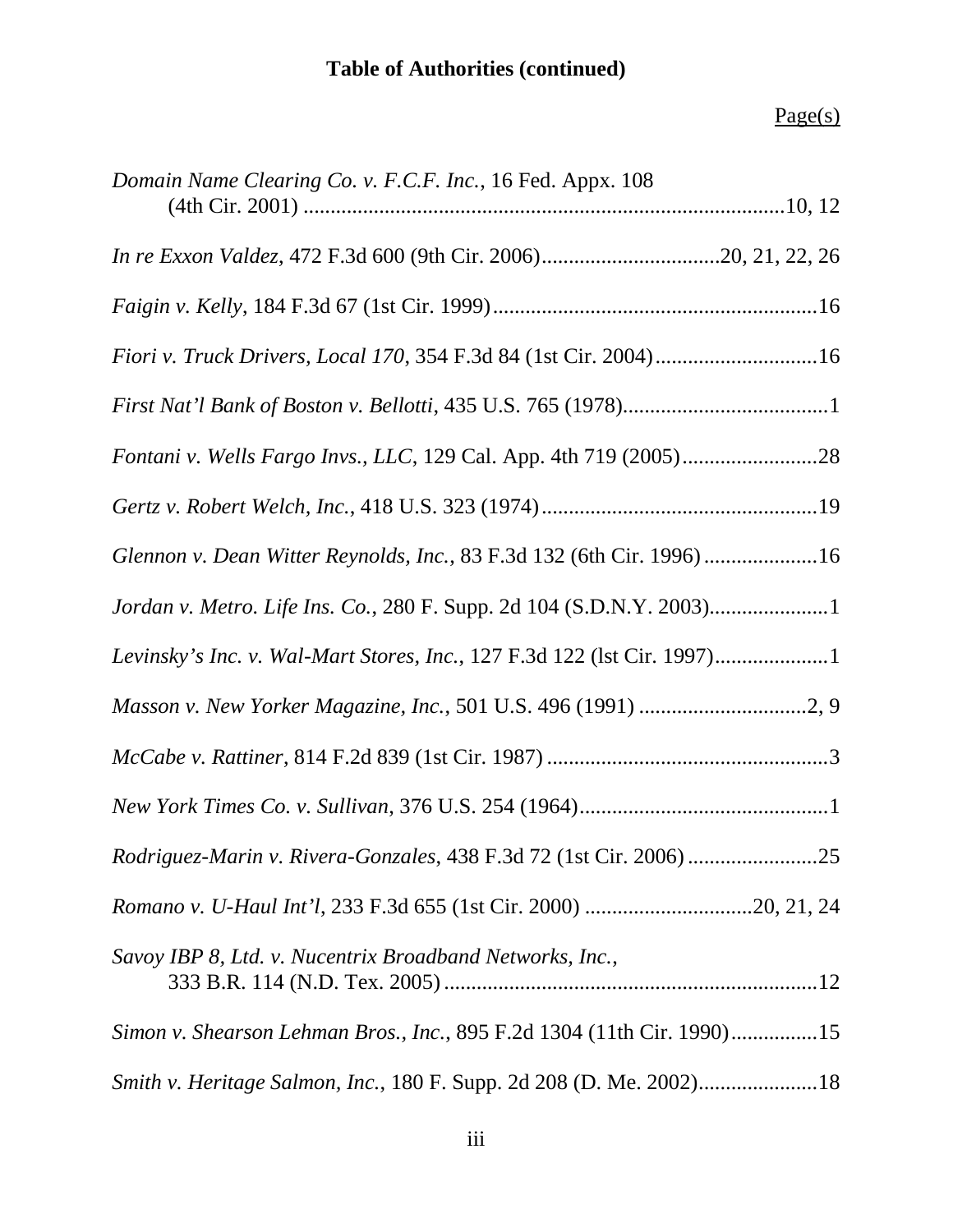# **Table of Authorities (continued)**

## Page(s)

| Staples v. Bangor Hydro-Elec. Co., 629 A.2d 601 (Me. 1993)17, 18         |  |
|--------------------------------------------------------------------------|--|
| State Farm Mut. Auto. Ins. Co. v. Campbell, 538 U.S. 408 (2003) passim   |  |
| Sunlight Saunas, Inc. v. Sundance Sauna, Inc., 2006 WL 3021109           |  |
|                                                                          |  |
|                                                                          |  |
|                                                                          |  |
| Zimmerman v. Direct Fed. Credit Union, 262 F.3d 70 (1st Cir. 2001)20, 25 |  |

## **RULES AND STATUTES**

## **MISCELLANEOUS**

| Anne H. Wright, <i>Form U-5 Defamation</i> , 52 WASH. & LEE L. REV. 1299 |  |
|--------------------------------------------------------------------------|--|
|                                                                          |  |
| 1 Robert D. Sack, SACK ON DEFAMATION § 10.5.3 (3d ed. 1999)15            |  |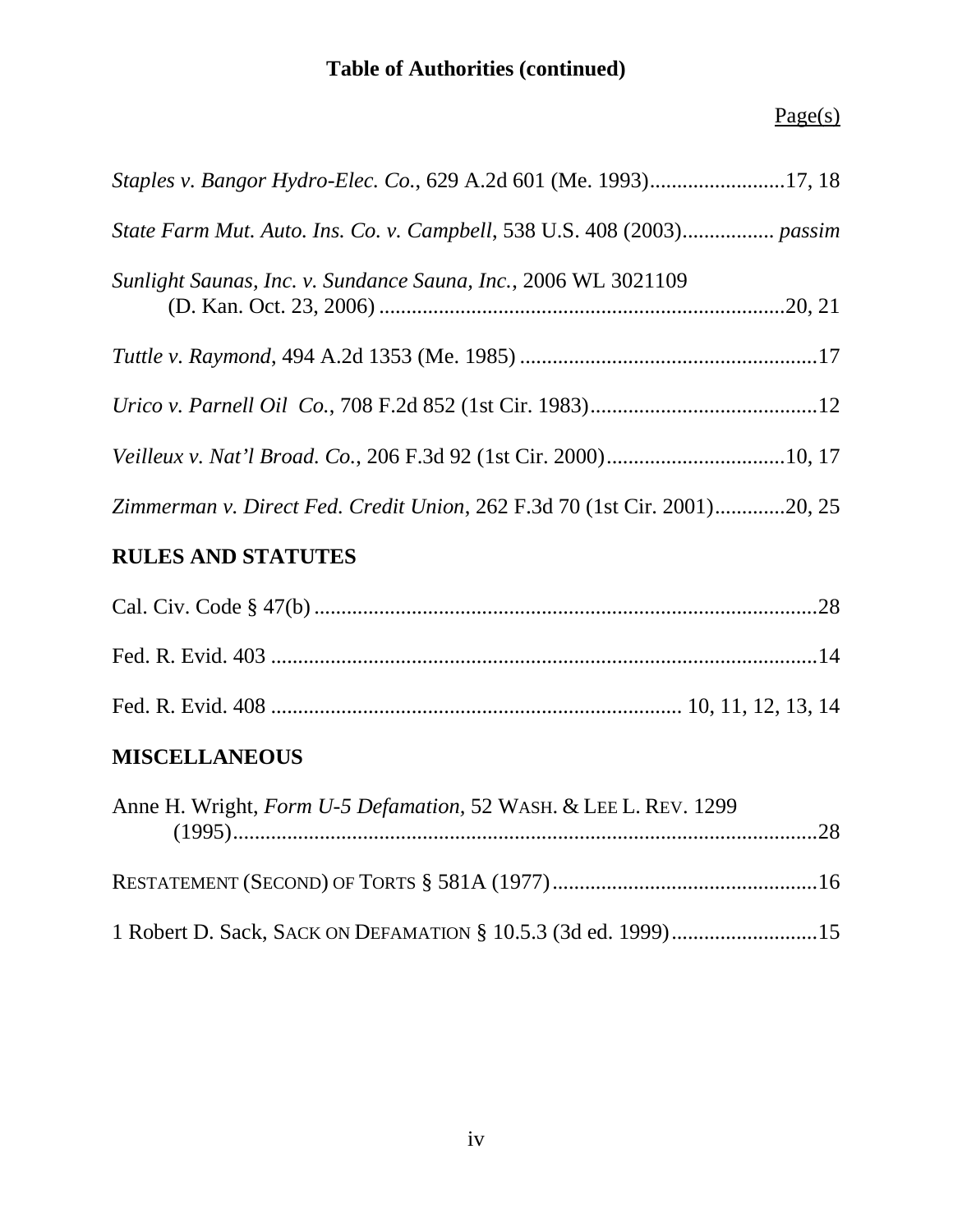## <span id="page-5-0"></span>**I. THE EVIDENCE WAS INSUFFICIENT TO SUPPORT GALARNEAU'S DEFAMATION CLAIM.**

#### <span id="page-5-1"></span>**A. The Verdict Is Subject To Independent Review.**

Galarneau suggests that statements in a U-5 are not protected by the First Amendment. Corrected Brief of Plaintiff-Appellee ("Br.") 23. But First Amendment protection is greatest for statements involving matters of public concern. *See First Nat'l Bank of Boston v. Bellotti*, 435 U.S. 765, 776 (1978). U-5s, which alert regulators and investors to misconduct by licensed brokers, clearly address matters of public concern. Accordingly, they enjoy full First Amendment protection. *Cf. Jordan v. Metro. Life Ins. Co.*, 280 F. Supp. 2d 104, 112 (S.D.N.Y. 2003). Consequently, this Court has "an obligation to 'make an independent examination of the whole record' in order to make sure that 'the judgment does not constitute a forbidden intrusion on the field of free expression.'" *Bose Corp. v. Consumers Union of United States, Inc.*, 466 U.S. 485, 499 (1984) (quoting *New York Times Co. v. Sullivan*, 376 U.S. 254, 284–86 ([1](#page-5-2)964)).<sup>1</sup>

<span id="page-5-2"></span><sup>1</sup> Even if the U-5 did not concern a matter of public concern, independent review would still be required. *See DVD Copy Control Ass'n v. Brunner*, 75 P.3d 1, 15, 20 (Cal. 2003) (directing appellate court to apply independent review although matter of public concern not involved); *cf. Levinsky's Inc. v. Wal-Mart Stores, Inc.*, 127 F.3d 122 (lst Cir. 1997) (applying independent review without deciding whether speech concerned matter of public concern).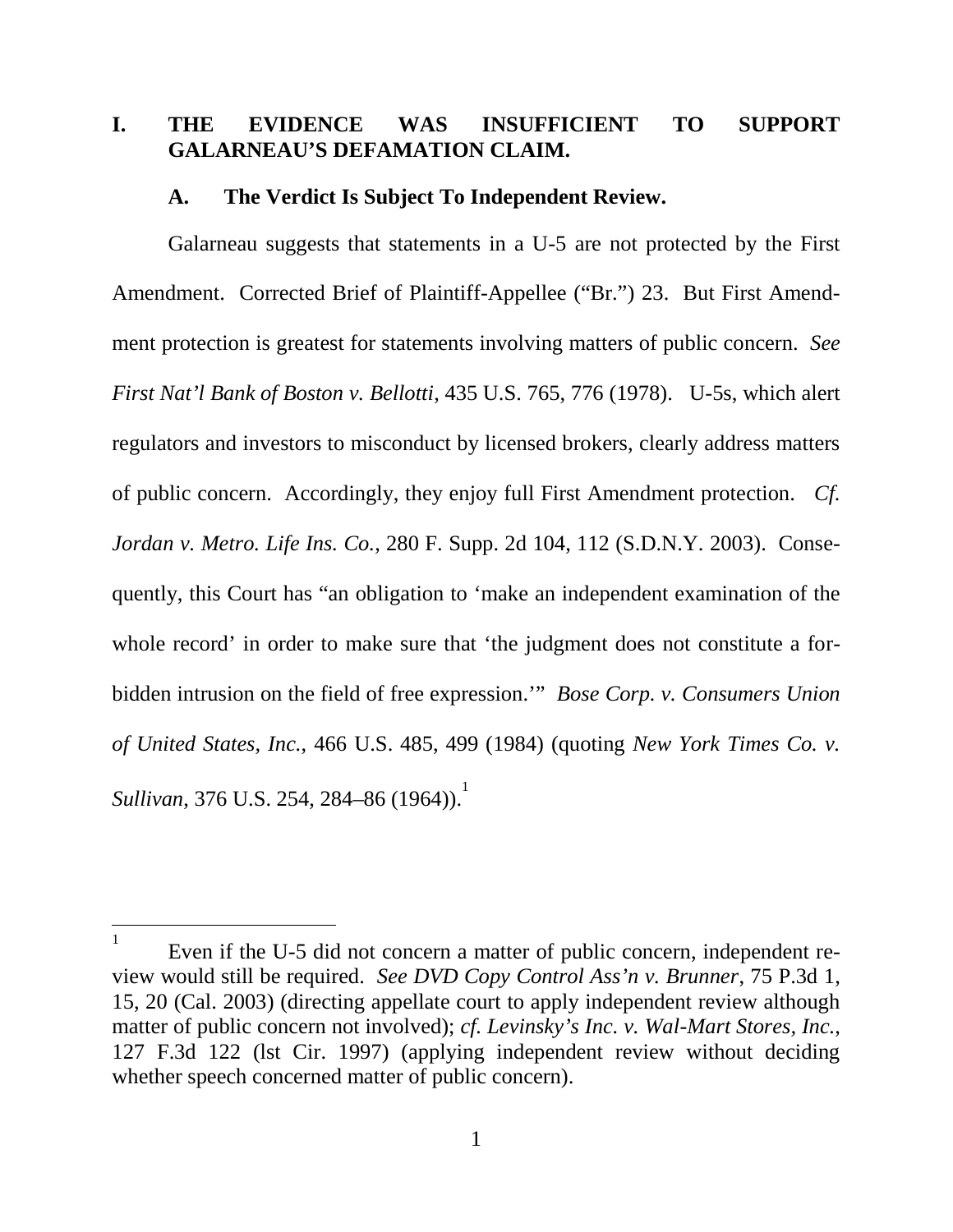#### <span id="page-6-0"></span>**B. The U-5 Did Not Accuse Galarneau Of Churning.**

According to Galarneau, the U-5 accused her of churning Ford's account and engaging in illegal conduct. *See, e.g.*, Br. 25 ("the U-5 statement accus[ed] her of churning"); Br. 49 ("Merrill Lynch accused Ms. Galarneau of *illegal conduct* in the proposed U-5"). In other words, she claims that "inappropriate trading" and "churning" are "synonymous." Br. 24.

In determining whether a statement is defamatory, the focus is on how "the reasonable reader would understand" the statement. *Masson v. New Yorker Magazine*, 501 U.S. 496, 513 (1991). The reasonable reader would not equate "inappro-priate bond trading" with either "churning" or "illegal conduct."<sup>[2](#page-6-1)</sup>

The term "inappropriate bond trading" encompasses a broad range of con-duct, most of which is not illegal and does not constitute churning.<sup>[3](#page-6-2)</sup> For example,

<span id="page-6-1"></span><sup>2</sup> Contrary to Galarneau's assertion (Br. 24), Merrill Lynch never argued that "inappropriate trading" and "churning" are synonymous. Indeed, most of the citations presented in Exhibit 1 to Galarneau's brief do not even mention the phrase "inappropriate trading." Moreover, even if a witness had accused her of churning, that would not render the two terms synonymous *to the outside world*. Churning is a subset of inappropriate trading, but it manifestly isn't the entire universe of inappropriate trading. Accordingly, testimony that Galarneau churned Ford's account would prove the truth of the U-5, but it would not cause a reader of the U-5 to equate "inappropriate trading" with "churning." Indeed, because churning is "illegal," not just "inappropriate," an informed reader of U-5s would not assume that Galarneau had been fired for churning.

<span id="page-6-2"></span><sup>3</sup> Indeed, given the term's vagueness and subjectivity, the statement that Galarneau engaged in "inappropriate" trading should be treated as non-actionable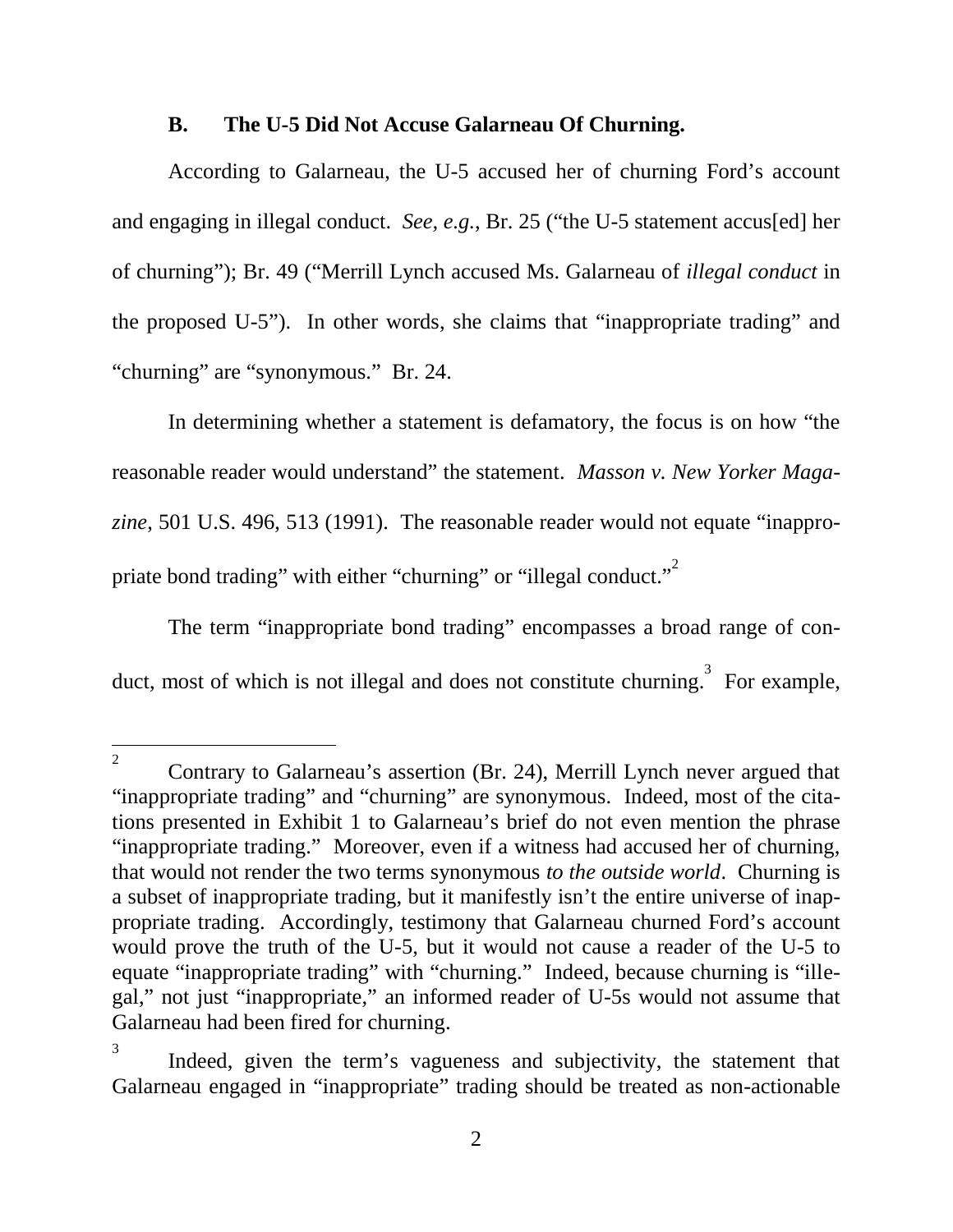trading, although infrequent, may be inappropriate because it is too risky for the particular client. Similarly, trading, although undertaken for the client's benefit, may be inappropriate because it is unauthorized by the client. Alternatively, trading may be inappropriate, even if authorized and done on a fixed-fee basis, because—like the short-term trading of long-term bonds here—it is fundamentally unwise.

Of course, Galarneau may have committed churning. Ford certainly thought so. JA493. If Galarneau did churn Ford's account, then the U-5 is necessarily true, since churning is indeed one form of inappropriate trading. But the only relevant issue with respect to the defamation claim is whether Galarneau carried her burden of proving that the U-5 contained a false statement of fact *as it was actually written*, and not as she now recharacterizes it. She did not.

#### <span id="page-7-0"></span>**C. Galarneau Engaged In Inappropriate Trading.**

Galarneau claims that "the case below boiled down to a credibility determination" that Merrill Lynch lost because "[t]he jury simply did not believe the testimony of the Merrill Lynch witnesses." Br. 32. But even ignoring the testimony

opinion. *See, e.g.*, *McCabe v. Rattiner*, 814 F.2d 839, 842 (1st Cir. 1987) (use of the word "scam" was non-actionable opinion because the word "does not have a precise meaning" and "[w]hile some connotations of the word may encompass criminal behavior, others do not").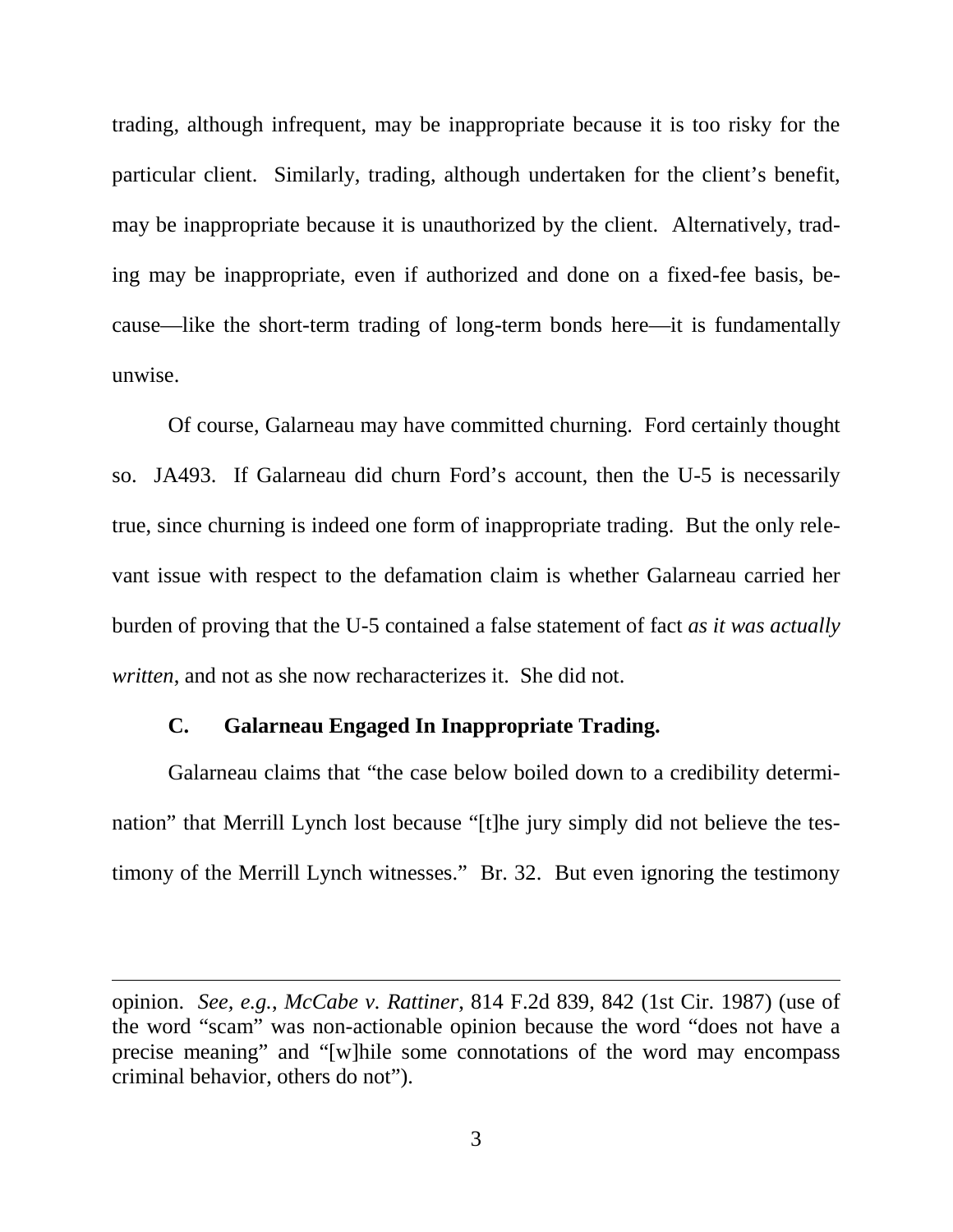of Merrill Lynch's witnesses entirely, there was overwhelming evidence that Galarneau had engaged in inappropriate bond trading.

As explained in our opening brief (at 16–19), Galarneau and her expert, Guild, conceded underlying facts that established the inappropriateness of her trading. Rather than dispute any of those facts, Galarneau asserts that they are "beside the point for purposes of this appeal." Br. 26. She is mistaken. In exercising its "obligation to 'make an independent examination of the whole record'" (*Bose*, 466 U.S. at 499), this Court must take Guild's and Galarneau's admissions into account. [4](#page-8-0)

The inappropriateness of Galarneau's trading was also established by the Bates report, which revealed Galarneau's frequent short-term trading of long-term bonds. Corrected Brief of Defendant-Appellant ("ML Br.") 8–9. Focusing on the initial Bates report from August, rather than the revised report prepared a month later, Galarneau contends that the Bates report was flawed because it: (a) commingled realized and unrealized losses; (b) commingled legacy securities and securities bought by Galarneau; (c) did not reflect income derived from the fixedincome securities purchased by Galarneau; (d) did not reflect tax savings allegedly

<span id="page-8-0"></span><sup>4</sup> Evaluating the sufficiency of Guild's conclusory opinion in light of his specific and detailed factual concessions is not a credibility determination.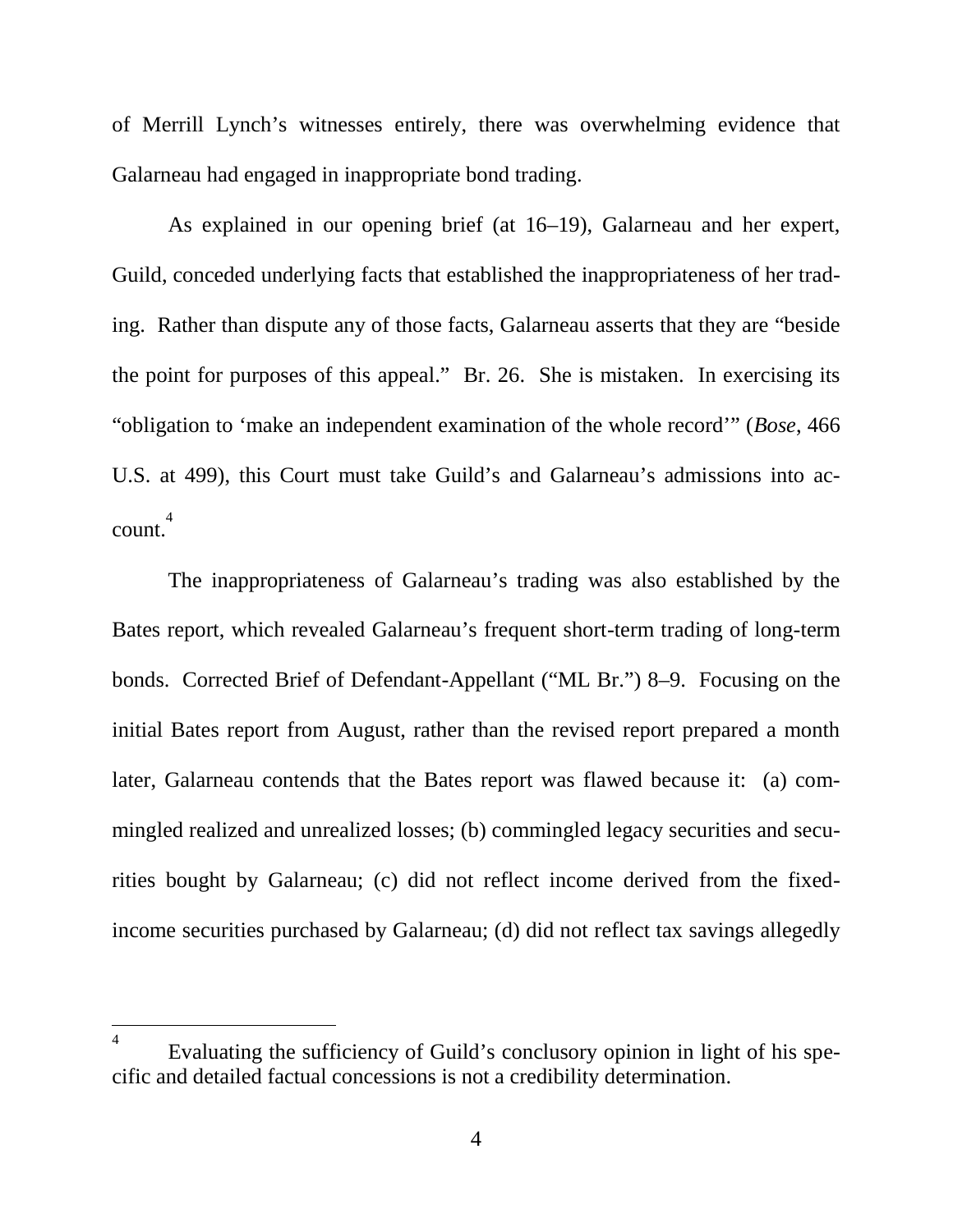generated by the bond swaps; and (e) did not reflect appreciation in the securities' value that allegedly occurred after the report's end-date. Br. 13.

Galarneau's critique rests on a faulty premise. According to Galarneau, "[t]he purpose of the report was to determine the profits and losses in the Ford account." Br. 13. But calculating profits and losses was just one purpose of the Bates report.<sup>[5](#page-9-0)</sup> More importantly, by organizing all of the transactions in the Ford account alphabetically by security, the report allowed investigators to see how frequently Galarneau traded bonds and how long she held them before reselling them. JA400.

But even focusing on the report's calculation of profits and losses, Galarneau's criticisms are without merit. Indeed, according to Guild, only one of the report's purported deficiencies—the commingling of legacy securities and securities bought by Galarneau—was "distortive." JA355–JA356. As Galarneau concedes, that and several of the report's other purported flaws were eliminated in the revised report. Br. 13 n.4. Moreover, as suggested by Guild's testimony, the other purported flaws are nothing of the sort. For example, Galarneau's assertion

<span id="page-9-0"></span><sup>5</sup> Whether trading is inappropriate does *not* necessarily depend on whether it was profitable. In any event, the revised Bates report, which excluded legacy securities, shows that the Ford account lost \$91,850 under Galarneau's stewardship. JA808. Galarneau's assertion that the account "earn[ed] about \$120,000" (Br. 10) is baseless.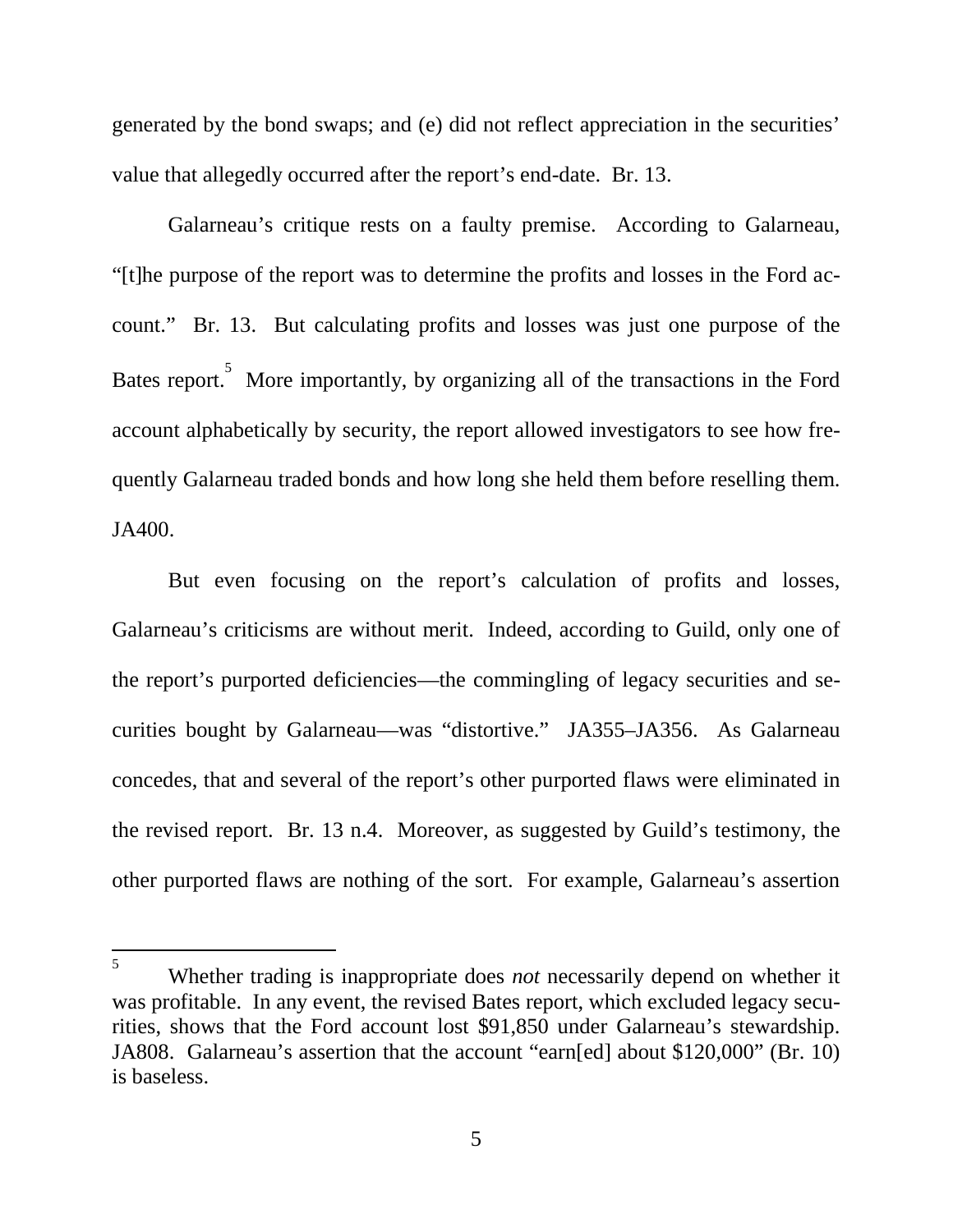that the Bates report erroneously excluded the income derived from the fixedincome securities purchased by Galarneau is a red herring given that (i) the report also excluded the income that would have been earned from the fixed-income securities that were sold by Galarneau; (ii) the proportion of assets held as fixedincome securities scarcely changed over the relevant period; and (iii) by the very definition of a bond *swap*, Ford would have earned approximately the same income from the bonds that Galarneau sold. ML Br. 5–6, 17. As for the purportedly erroneous inclusion of unrealized profits and losses, Galarneau does not explain why they should have been excluded from the analysis, but if they were the total losses would have been approximately \$25,000 *higher* than reflected in the Bates report.<sup>[6](#page-10-0)</sup> JA804–JA808.<sup>[7](#page-10-1)</sup>

<span id="page-10-0"></span><sup>6</sup> The amount is calculated by summing the unrealized profits and losses shown in column R of the Bates report. Column S indicates which profits and losses are unrealized. JA805-JA808.

<span id="page-10-1"></span><sup>7</sup> Galarneau's other criticisms are also meritless. Aside from her own *ipse dixit* (JA95–JA97), Galarneau offered no evidence that Ford captured \$36,000 in tax savings or that the securities appreciated \$65,000 after the closing date of the Bates report. Furthermore, there was good reason not to include the securities' subsequent appreciation, if any, in the Bates analysis. The closing date of the Bates report was the last business day of the month immediately prior to Ford's complaint, upon which Galarneau was removed from the account. Ending the calculations as of that date accurately reflected Galarneau's trading.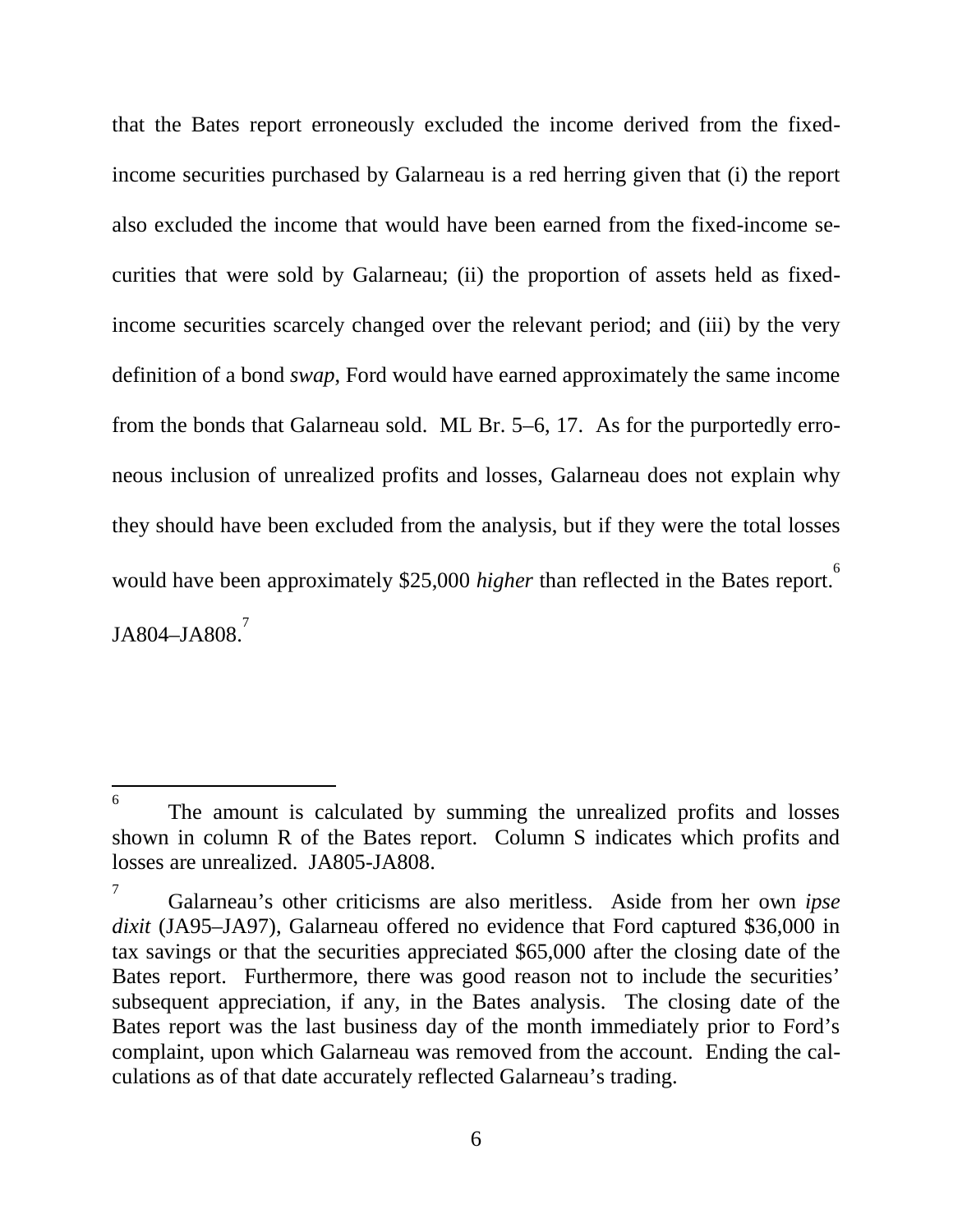In sum, even ignoring the testimony of Merrill Lynch's witnesses entirely, there was compelling evidence—from Galarneau, Guild, and the Bates report that Galarneau in fact engaged in "inappropriate bond trading" as stated in the U-5.

#### <span id="page-11-0"></span>**D. There Was No Evidence Of Malice.**

Galarneau acknowledges that she had to prove that Merrill Lynch either knew of or recklessly disregarded the statement's purported falsity. Br. 32. And she admitted at trial that a reasonable person could look at the Bates report and "draw the conclusion that we had done something wrong." JA468. She nevertheless contends that Merrill Lynch knew that its report of inappropriate bond trading was false because Merrill Lynch "had approved the trading and repeatedly told the State that it was appropriate." Br. 33. She is mistaken on both scores.

Merrill Lynch approved Galarneau's trading *before* it had full knowledge of the relevant facts. Galarneau, and her husband, Preston, testified that they gave Ed Coppola, the branch manager at the time Ford opened her account, a "heads-up" that there would be active trading in the account. JA54; JA170. But there is no evidence that they ever informed Coppola that the trading would include frequent short-term trades of long-term bonds. Indeed, Preston *denied* telling Coppola that there would be anything like 167 bond trades over the first two years of the Ford account. JA171. When Galarneau's trading triggered Armor alerts, Galarneau's supervisors asked her for an explanation of the trading and then approved it based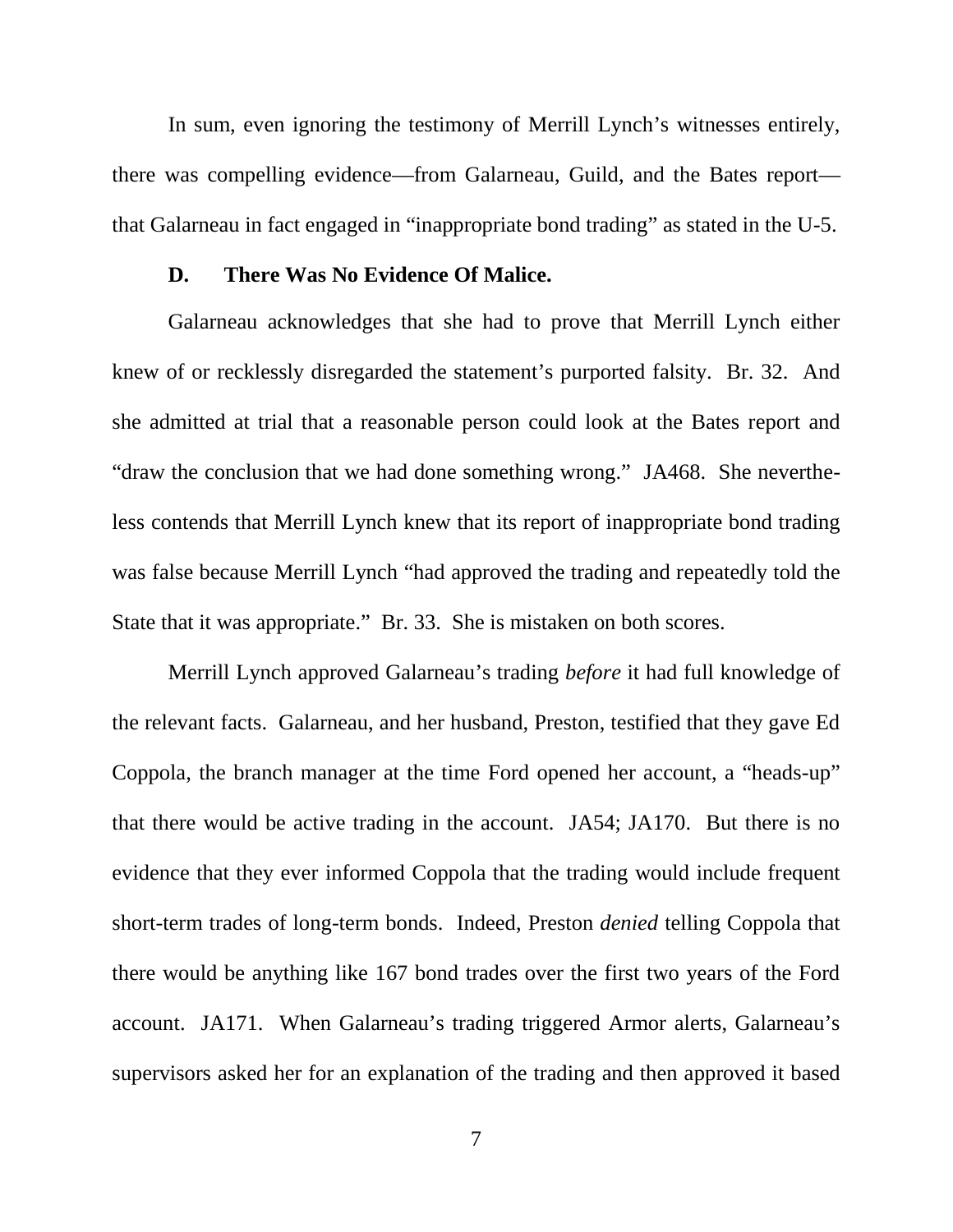on *Galarneau's* explanation of what she was doing. *See, e.g.*, JA224 ("I accepted Debbie's explanation."). In September 2002, after one of the Armor alerts, Merrill Lynch wrote Ford a letter advising her of the activity in her account. But Ford never responded. JA232. The following month there was a final Armor alert and, having heard nothing from Ford, Galarneau's supervisor again approved the trading *based on Galarneau's explanation*. JA236 ("I had no reason not to believe what [Galarneau] was telling."). Everything changed after Ford's complaint in June 2003. Merrill Lynch then launched the investigation that culminated in the Bates report, which for the first time fully disclosed Galarneau's frequent shortterm trading of long-term bonds. Once fully apprised of the relevant facts, Merrill Lynch never again approved Galarneau's trading. That Merrill Lynch had approved Galarneau's trading *prior* to its investigation is not evidence that Merrill Lynch knew the U-5 statement to be false *after* completing the investigation that revealed Galarneau's inappropriate trading.

Moreover, Merrill Lynch *never*, let alone "repeatedly," characterized Galarneau's trading as "appropriate" in correspondence with the State. Merrill Lynch sent the State three letters. The first two were based largely on Galarneau's own statements. JA424; JA432. While the July 2 letter was generally supportive of Galarneau, it never characterized her trading as "appropriate." JA498–JA500. Nor did the September 8 letter, which was narrowly focused on responding to spe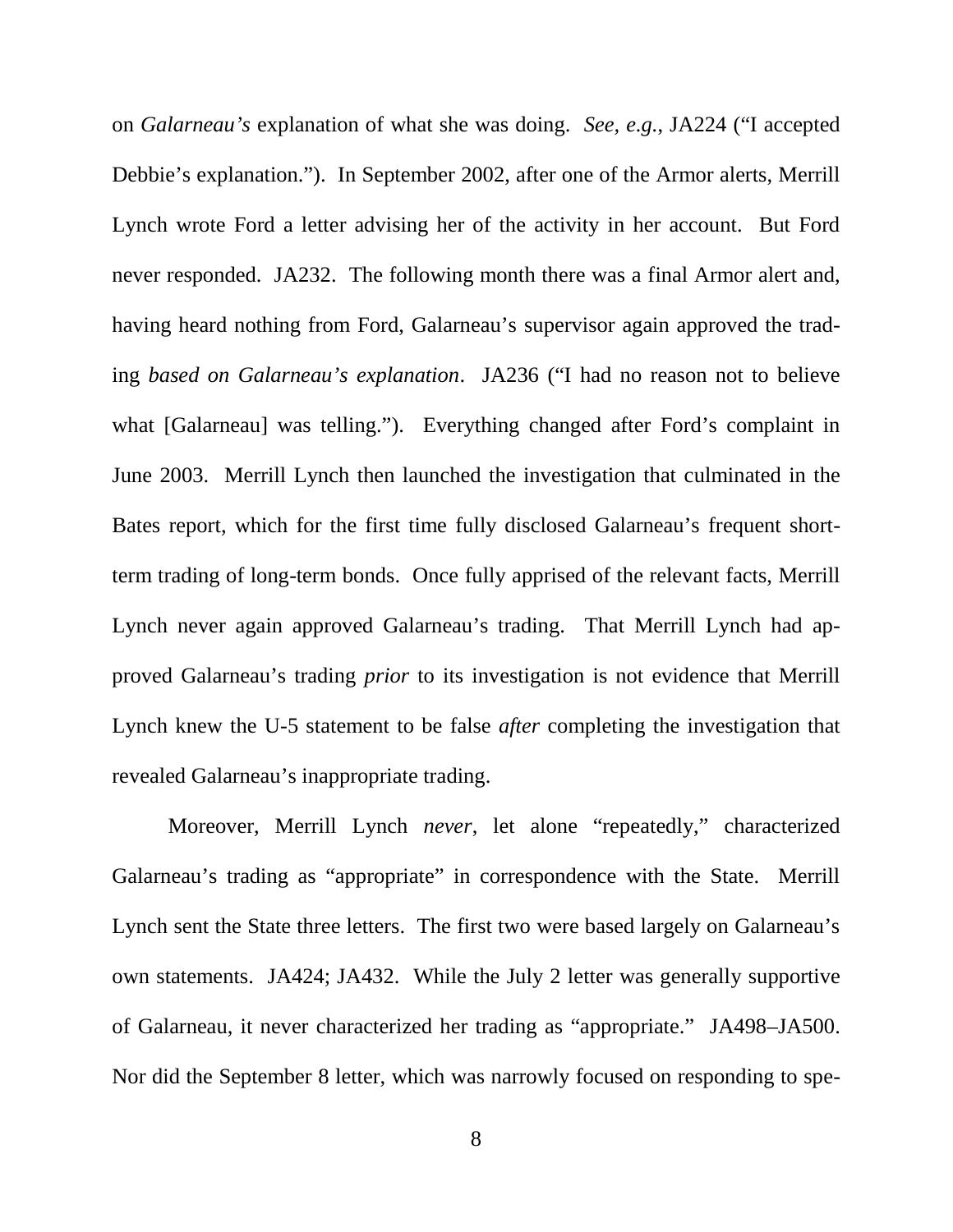cific questions posed by the State, none of which concerned the frequency of Galarneau's trades or their overall appropriateness. JA501–JA504; JA509–JA512. And, far from characterizing Galarneau's trading as appropriate, the January 28, 2004 letter specifically stated that Galarneau was terminated, *inter alia*, as a result of "management's ongoing concerns regarding [t]he activity in Ms. Ford's account." JA560.

## <span id="page-13-0"></span>**II. THE DISTRICT COURT ERRONEOUSLY EXCLUDED EVIDENCE RELATING TO THE DRAFTING OF THE U-5.**

<span id="page-13-2"></span>As we explained in our opening brief (at 13–14), Galarneau's February 5, 2004 letter proposed language to describe the grounds for Galarneau's termination thatwas substantially similar to the language actually used in the U-5[.](#page-13-1) $^8$  By show-

<span id="page-13-1"></span><sup>8</sup> Noting that she proposed "add[ing] the words 'that the Firm considered to be lawful' after the reference to the bond trading in the U-5," Galarneau takes implicit exception to the characterization of her proposed language as "substantially similar" to that used by Merrill Lynch. Br. 45. But the language Merrill Lynch used in the U-5—that Galarneau had engaged in "inappropriate bond trading"—did not suggest, let alone state, that Galarneau had engaged in illegal conduct. *See* pages 2-3, *supra*. Galarneau's proposed addition of the phrase "that the firm considered to be lawful" was therefore superfluous. The gist of the statement is the same, with or without the phrase. Although Galarneau now claims that she proposed her language "[r]ecognizing that the U-5 as drafted [by Merrill Lynch] was defamatory" (Br. 45), the February 5 letter she wrote in response to Merrill Lynch's draft made no such assertion. A45-A46. At a minimum, the jury could have concluded that the proposed language and the language actually used bore the same *meaning*, which is what Merrill Lynch's liability depends on. *See generally Masson*, 501 U.S. at 517 (liability depends on falsity of defamatory meaning, not on truth or falsity of precise words uttered).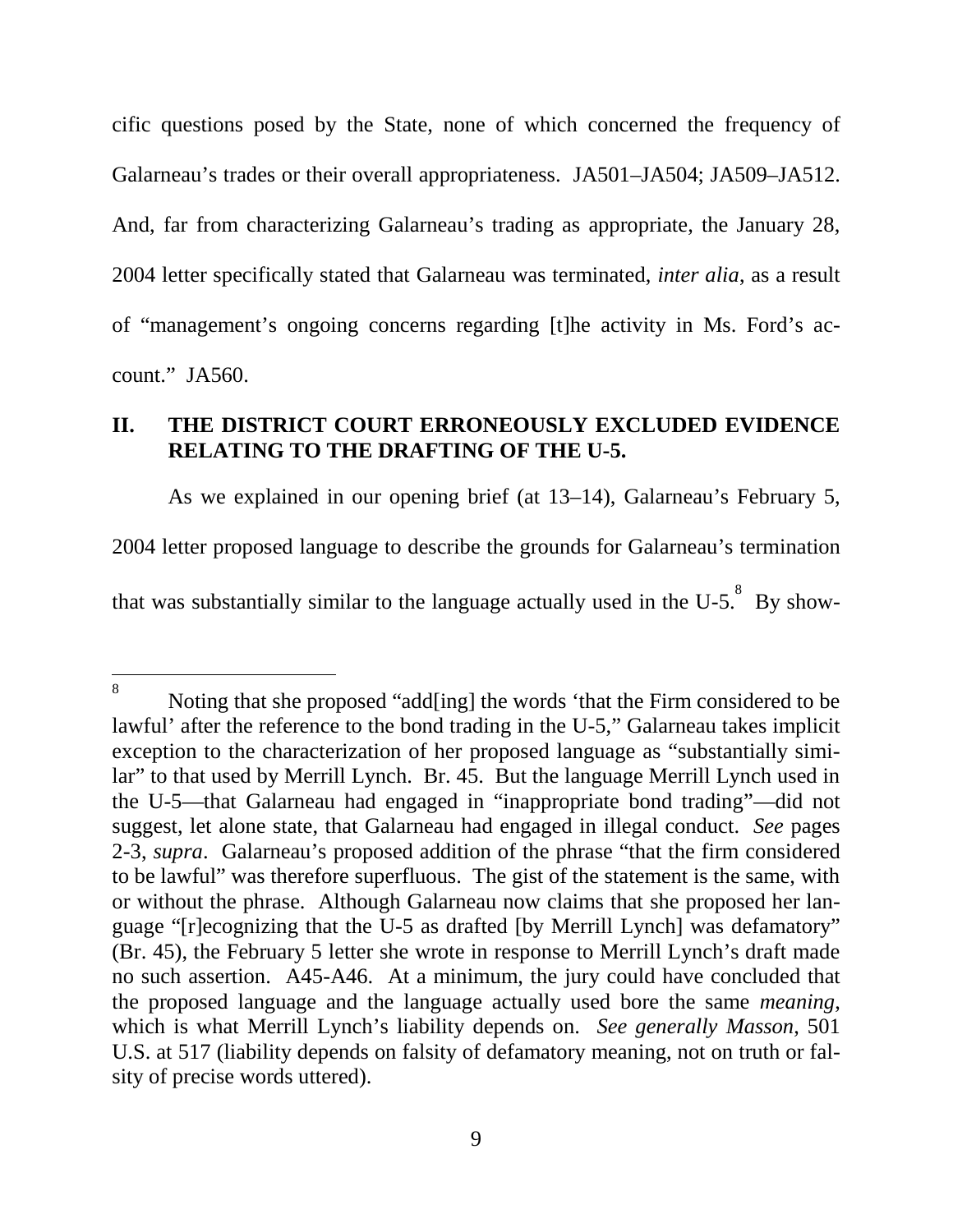ing that Galarneau herself (through counsel) had proposed language that had essentially the same meaning as the relevant language in the U-5, the letter would have demonstrated that Merrill Lynch did not act with "malice"—a key element of Galarneau'sclaim—when it filed the U-5[.](#page-14-2) $\degree$  Galarneau's defense of the district court's exclusion of this important evidence falls far short.

#### <span id="page-14-0"></span>**A. The Evidence Was Not Excludable Under Rule 408.**

### <span id="page-14-1"></span>**1. Rule 408 does not apply when a claim or defense arises out of settlement negotiations.**

Galarneau dismisses as "absurd" our contention that the February 5 letter was admissible under Rule 408 as proof of Merrill Lynch's state of mind. Br. 49. Although we regrettably did use categorical language in making this point, it is not our contention that state-of-mind evidence is *always* admissible under Rule 408. Rather, our more modest contention is that evidence from settlement negotiations is admissible to prove "state of mind"—or any other material fact—when a party's liability or defense *arises out of the settlement negotiations* themselves.

This is true even when state of mind is an element of the claim or defense. For example, in *Domain Name Clearing Co. v. F.C.F. Inc.*, 16 Fed. Appx. 108 (4th Cir. 2001), the defendant's counterclaim, which required proof that the plaintiff

<span id="page-14-2"></span><sup>9</sup> A defendant who publishes language substantially similar to that suggested by the plaintiff does not act with the mental state (negligence or malice) necessary to sustain a defamation verdict. *See, e.g*., *Veilleux v. Nat'l Broad. Co*., 206 F.3d 92, 109–11 (1st Cir. 2000).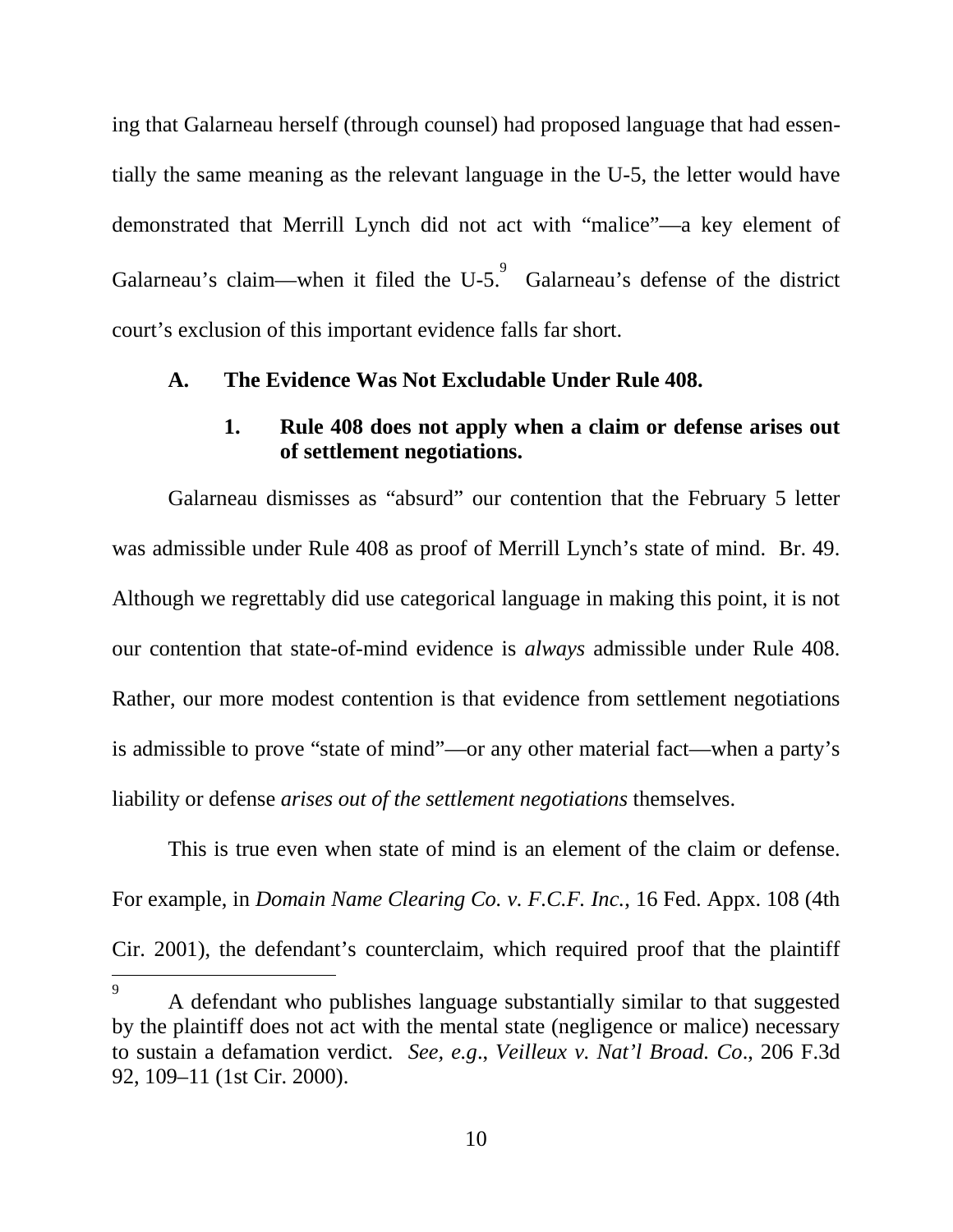acted with "bad faith intent," was based on an allegedly extortionate demand made by the plaintiff during settlement negotiations. Invoking Rule 408, the plaintiff objected to the introduction of documents evidencing that demand. The Fourth Circuit held the documents admissible notwithstanding Rule 408 because the "evidence speaks directly to the bad faith determination." *Id*. at 111 n.3. In *Athey v. Farmers Insurance Exchange*, 234 F.3d 357 (8th Cir. 2000), the plaintiff, who brought a bad-faith claim against the defendant insurance company based on the defendant's conduct during efforts to settle the plaintiff's underlying accident claim, introduced evidence from the parties' settlement negotiations. The Eighth Circuit affirmed the district court's admission of the evidence because it "was 'offered for another purpose'"—to prove the defendant's bad faith—although bad faith was an element of the plaintiff's claim. *Id.* at 362; *see also Bruno v. Sonalysts, Inc.*, 2004 WL 2713239, at \*8–\*10 (D. Conn. Nov. 23, 2004) (where defendant had burden of establishing a non-discriminatory reason for its termination of the plaintiff, evidence that plaintiff communicated desire to resign during settlement negotiations was admissible under Rule 408 as "evidence offered for another purpose" because its exclusion would prevent the defendant from "rebut[ting] allegations of wrongful conduct").

These cases make perfect sense. If the rule were otherwise, a party would be able to use settlement negotiations as cover for committing wrongs with impunity.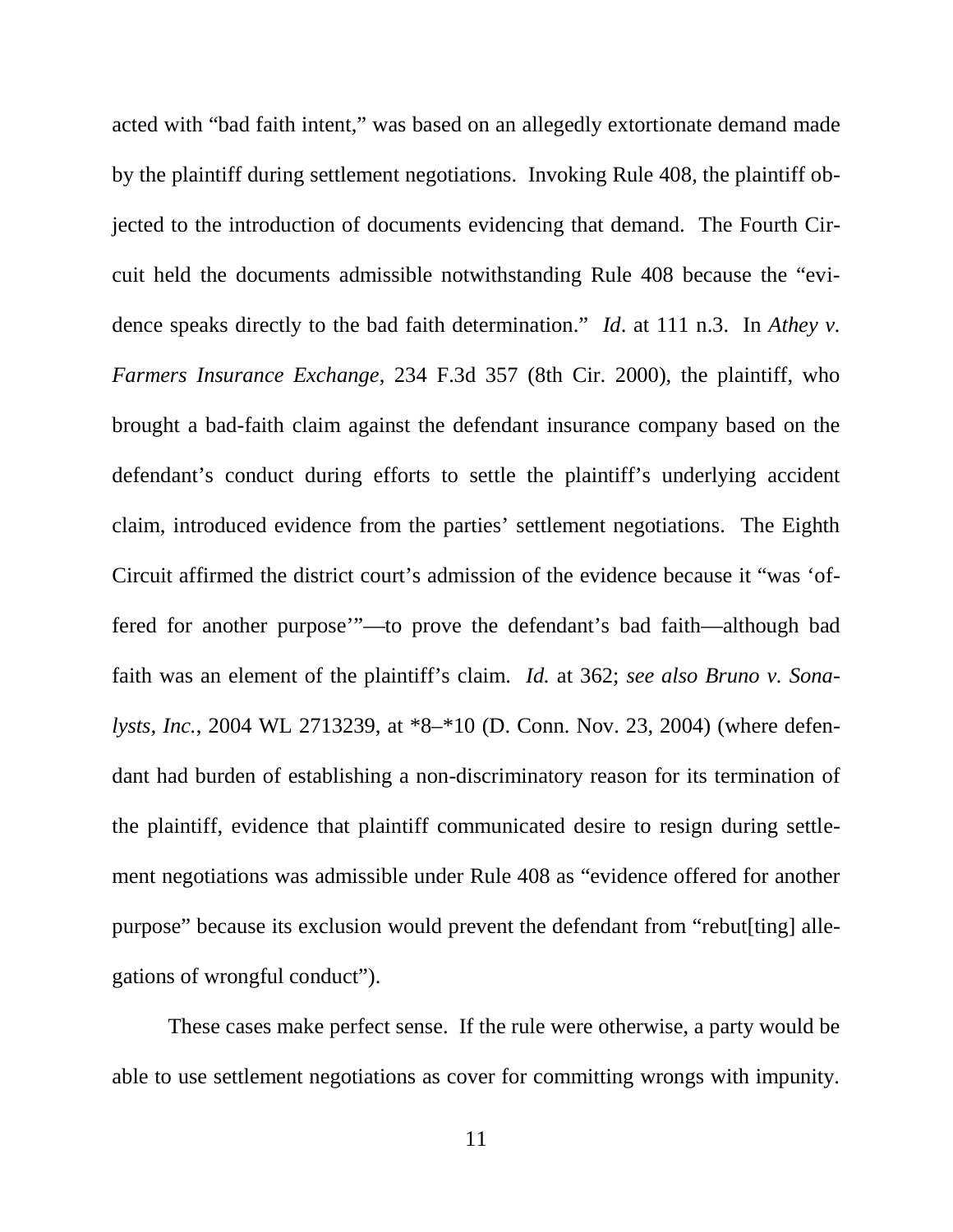For example, had this Court excluded evidence of the defendant's conduct during settlement negotiations in *Urico v. Parnell Oil Co.*, 708 F.2d 852 (1st Cir. 1983), the defendant would have been able to prevent the plaintiffs from mitigating their damages while preventing them from explaining why they failed to mitigate. Similarly, had evidence of the plaintiff's conduct during settlement negotiations been excluded in *Domain Name*, the plaintiff would have been able to engage in precisely the sort of conduct—cybersquatting—that the applicable federal statute was intended to prohibit. Were Rule 408 applicable when a claim or defense is based on events that occurred during settlement negotiations, one party could, through statements made during settlement negotiations, "lull" its adversary into taking certain actions "and then prevent [the adversary] from explaining its actions because the lulling took place around the settlement table." *Bankcard Am., Inc. v. Univer-*sal Bancard Sys., Inc., 203 F.3d 477, 484 (7th Cir. 2000).<sup>[10](#page-16-0)</sup>

That is precisely what happened here. In her February 5 letter, Galarneau "request[ed]" that Merrill Lynch state that she had been terminated, *inter alia*, for "bond related trades" that the firm considered "not appropriate." A45. Having re-

<span id="page-16-0"></span><sup>&</sup>lt;sup>10</sup> Such a result would discourage parties from entering settlement negotiations lest they be "blind-sided later." *Savoy IBP 8, Ltd. v. Nucentrix Broadband Networks, Inc.*, 333 B.R. 114, 123 n.9 (N.D. Tex. 2005); *see also Bankcard*, 203 F.3d at 484 ("Settlements will not be encouraged if one party during settlement talks seduces the other party into violating the contract and then . . . accuses the other party at trial of violating the contract.").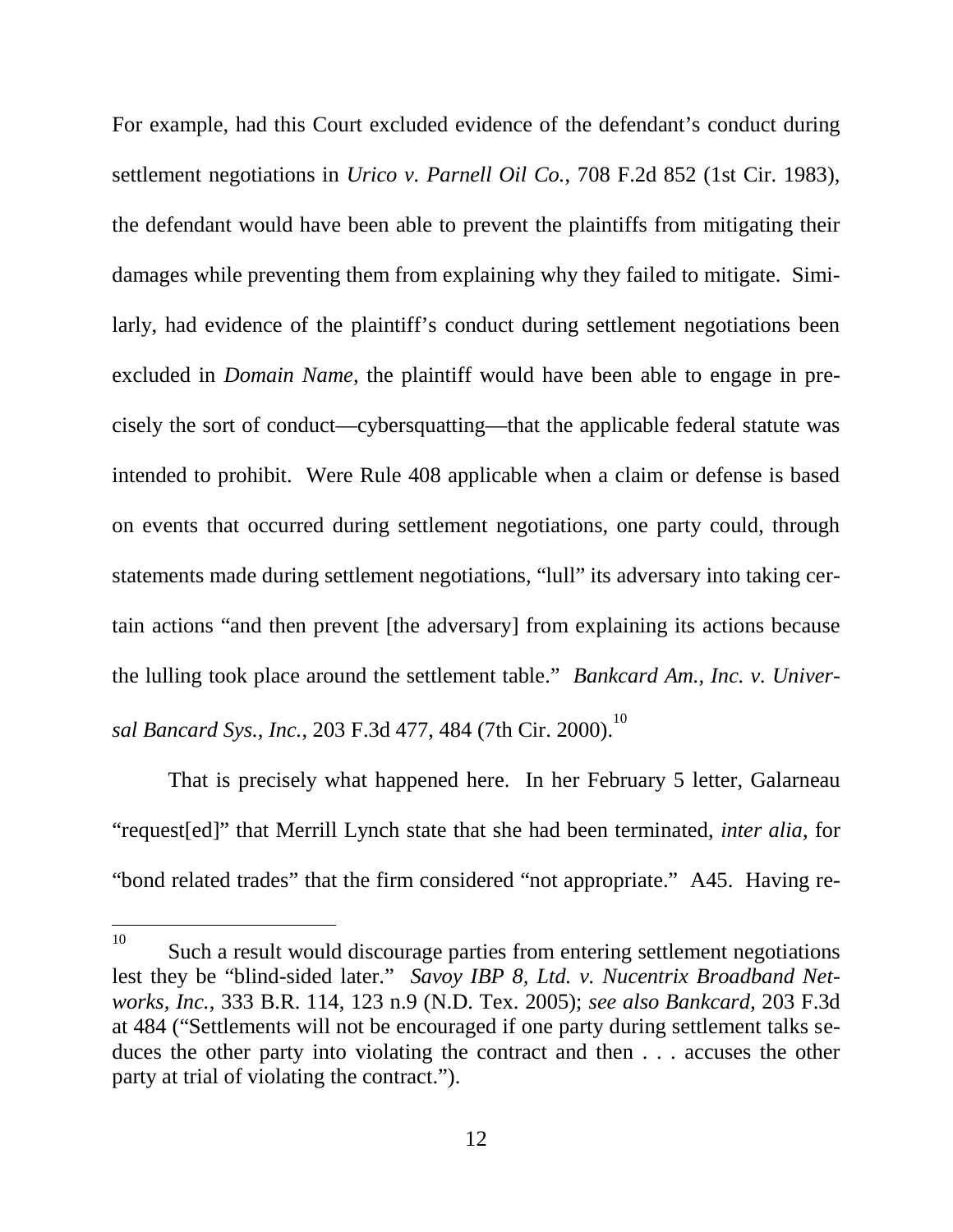ceived that request, it was reasonable for Merrill Lynch to believe that Galarneau would not later claim that a substantially similar phrase—"inappropriate bond trading"—was defamatory, especially given the absence of any contrary warning in Galarneau's letter.

Galarneau denies having lulled Merrill Lynch, asserting:

Merrill Lynch accused Ms. Galarneau of *illegal conduct* in the proposed U-5; Ms. Galarneau sought to reverse the meaning of the proposed language of the U-5 by inserting language that the conduct was *lawful*. Where is the seduction?

Br. 49. But as explained above (at 2–3), the language that Merrill Lynch proposed and ultimately used did *not* accuse Galarneau of illegal conduct. Thus, Galarneau's request that the word "lawful" be inserted was immaterial—or at least a reasonable jury could have so found, which is all that is necessary to make Galarneau's letter relevant. *See* n.[8,](#page-13-2) *supra*. Having chosen to sue Merrill Lynch for using language substantially similar to that which she proposed, Galarneau cannot invoke Rule 408 to conceal her proposal. It was, therefore, "an abuse of Rule 408" to exclude the February 5 letter. *Bankcard*, 203 F.3d at 484.

## <span id="page-17-0"></span>**2. There was no offer of valuable consideration to compromise a claim.**

Even if Rule 408 were applicable when the claim or defense is based on conduct intrinsic to settlement negotiations, the preconditions for excluding evidence under the rule were not satisfied here. Notwithstanding Galarneau's assertion to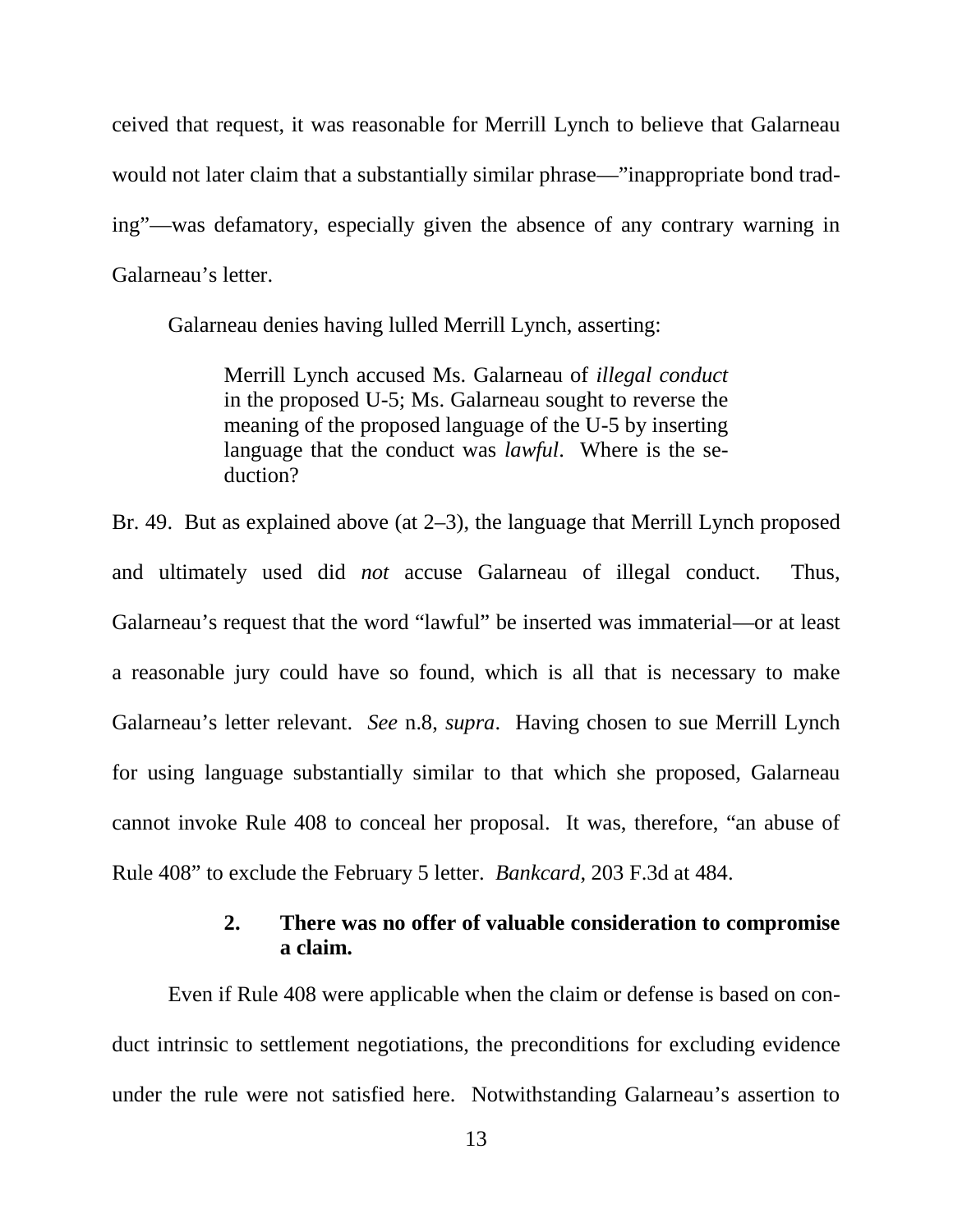the contrary (Br. 48), the February 5 letter did not contain an offer of "valuable consideration *in compromising* . . *. a claim*" (FRE 408). Although she asserts that "valuable consideration" should be interpreted broadly, *her* interpretation would render the requirement a nullity. The bottom line is that the letter asks for certain language, but nowhere suggests that Galarneau would give Merrill Lynch anything in return.

#### <span id="page-18-0"></span>**B. The Evidence Was Not Excludable Under Rule 403.**

Galarneau argues that exclusion of the February 5 letter was proper under Rule 403 because "the letter had little, if any, probative value, and because its admission could require testimony from attorneys." Br. 50. Yet evidence is excludable under Rule 403 only "if its probative value is substantially outweighed by the danger of unfair prejudice." Fed. R. Evid.  $403$  (emphasis added).<sup>[11](#page-18-1)</sup> We have already explained why the letter was important to Merrill Lynch's defense. *See* ML Br. 38–39; pages 9–10, *supra*. Galarneau says that the letter "would have shown the opposite" of good faith (Br. 50), but that was for the jury to decide. There can be no denying that it was relevant to Merrill Lynch's state of mind. As for unfair prejudice, Galarneau relies on the possibility that attorneys might have had to tes-

<span id="page-18-1"></span> $11$  Evidence is also excludable if its introduction would result in an undue delay, a waste of time, or a confusion of the issues. Here, there was never any suggestion, nor any basis for suggesting, that introduction of the February 5 letter would result in any of these things.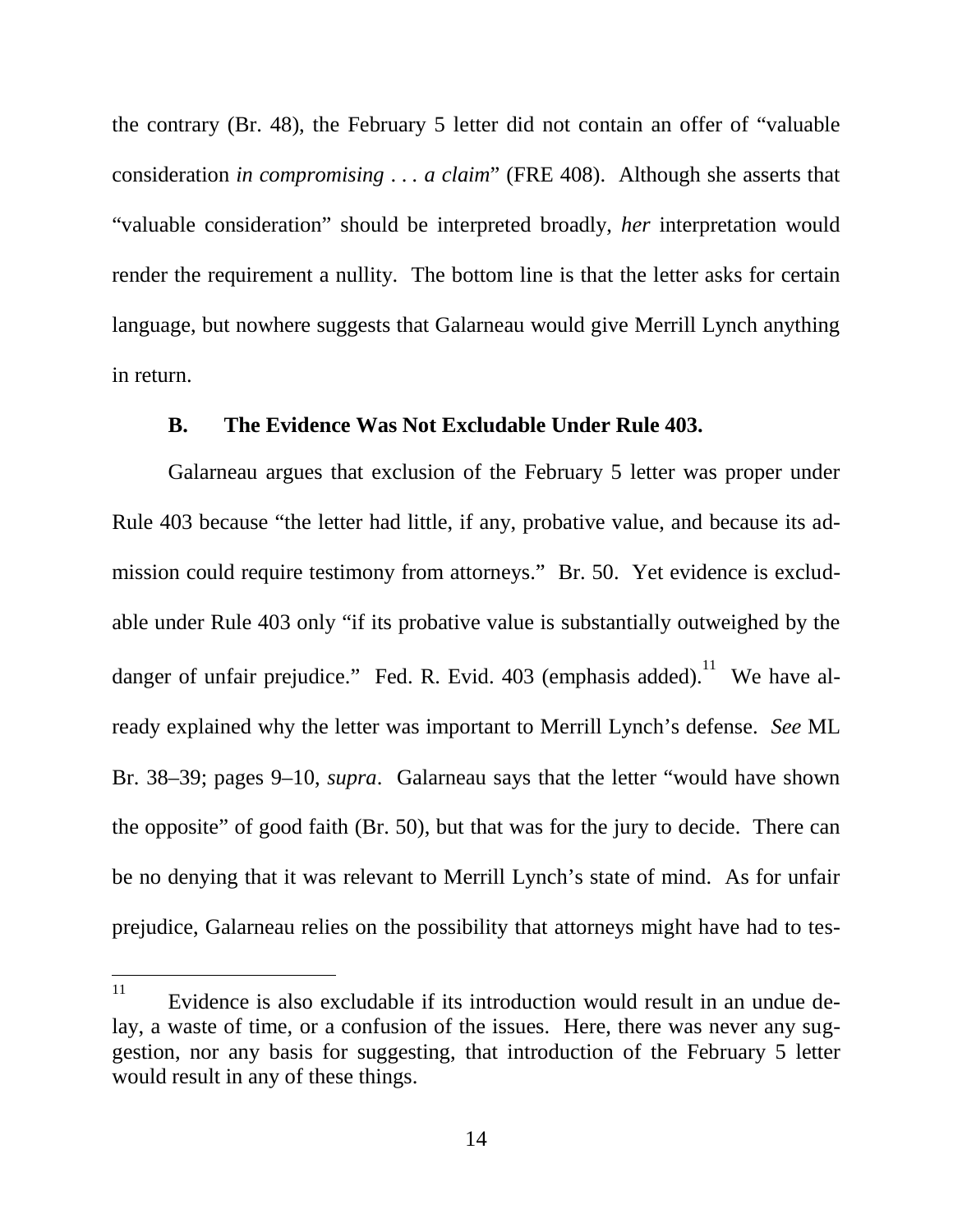tify. Of course, attorneys testify every day—including in this case. What she probably means is that her *trial attorney* might have become a witness. But it was her choice to have the author of the letter try the case; it would be the height of unfairness to allow her to use that decision as a ground for depriving Merrill Lynch of evidence critical to its defense.

#### <span id="page-19-0"></span>**III. GALARNEAU FAILED TO PROVE CAUSATION.**

Galarneau—who claimed special, not presumed damages—acknowledges that she bore the burden of proving that her damages, if any, were caused by the allegedly defamatory statement. Br. 34. She implies that potential employers refused to hire her because they construed the U–5 as accusing her of churning. As noted in our opening brief (at 44), however, "where the plaintiff claims that a particular loss has resulted from actions taken by third parties on the basis of a defamatory statement, courts have required that the plaintiff produce testimony of the third parties to establish that the publication did indeed cause the loss." 1 Robert D. Sack, SACK ON DEFAMATION § 10.5.3 (3d ed. 1999); *see, e.g.*, *Simon v. Shearson Lehman Bros., Inc.*, 895 F.2d 1304, 1318 (11th Cir. 1990) (affirming JNOV with respect to special damages because plaintiff introduced "no evidence \* \* \* show[ing] that [the decision maker] specifically considered the slanderous statement in terminating [the plaintiff]."). But Galarneau produced no testimony from the potential employers as to their reasons for not hiring her, instead offering only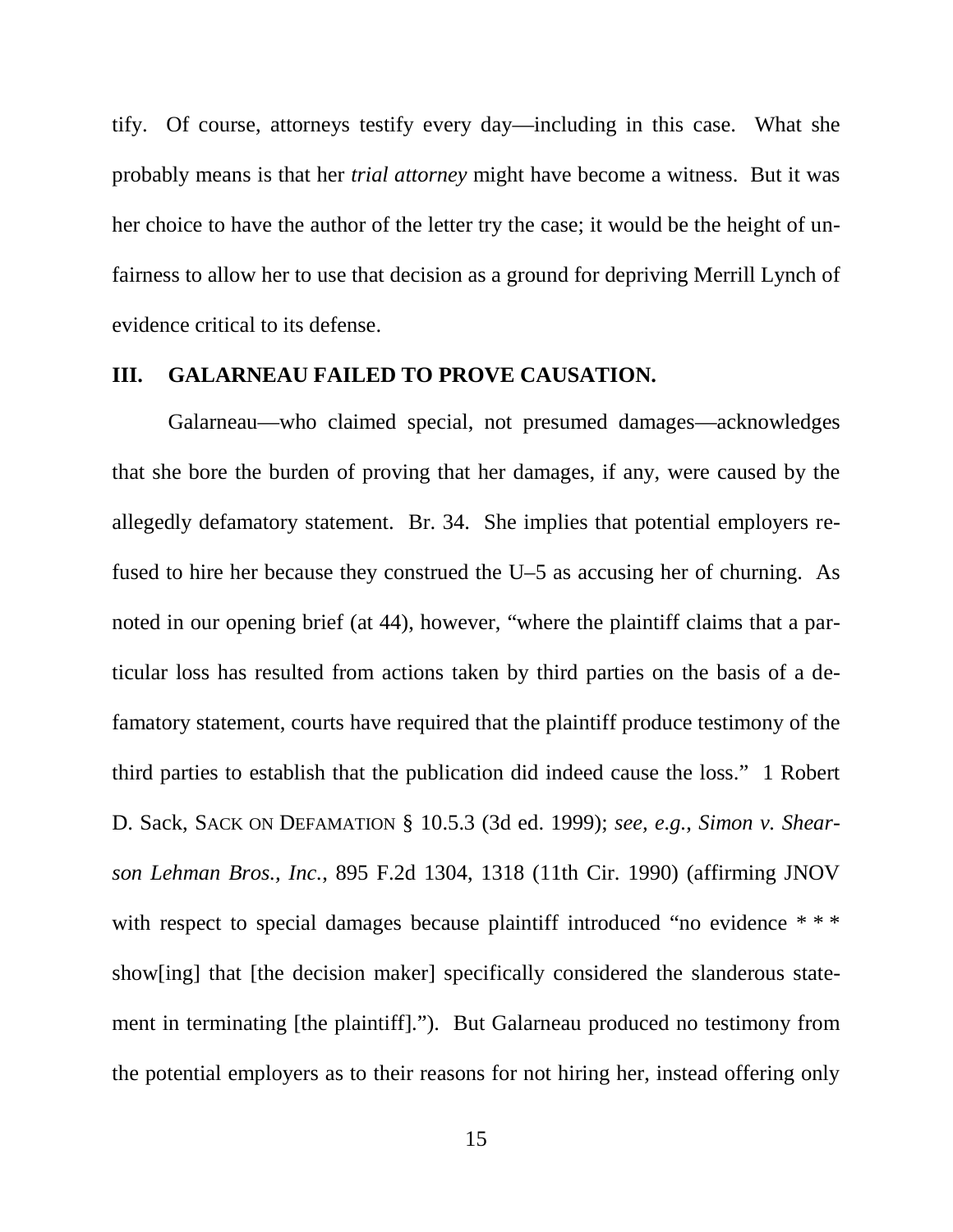her own *ipse dixit*. *Cf.* JA129–JA130. Because the jury's award of \$775,000 for lost wages was based on impermissible "speculation or conjecture," it cannot stand. *Cyr v. Adamar Assocs. Ltd. P'ship*, 752 A.2d 603, 604 (Me. 2000).

Relatedly, it is black-letter law that "[o]ne who publishes a defamatory statement of fact is not subject to liability for defamation if the statement is true." RESTATEMENT (SECOND) OF TORTS § 581A (1977), *cited with approval in Faigin v. Kelly*, 184 F.3d 67, 76 (1st Cir. 1999). Here, the U-5 contained *two* negative statements about Galarneau: (i) that she had engaged in inappropriate bond trading, and (ii) that she had utilized time and price discretion. Although Galarneau disputes the accuracy of the first statement, she concedes the truth of the second. JA471. Thus, to prove causation she was required to prove that it was the allegedly false statement, rather than the concededly true statement, that caused her purported injury. Here, precisely because Galarneau chose not to call the potential employers as witnesses, there was no evidence whatever that the true statement alone would not have sufficed to doom her candidacy with those employers.<sup>[12](#page-20-0)</sup> And because Galarneau failed to prove causation, her argument that the burden shifted

<span id="page-20-0"></span><sup>12</sup> Because the U-5 contained two negative statements—one of which Galarneau admits is true—Galarneau's reliance on *Fiori v. Truck Drivers, Local 170*, 354 F.3d 84 (1st Cir. 2004), and *Glennon v. Dean Witter Reynolds, Inc.*, 83 F.3d 132 (6th Cir. 1996), is misplaced. In those cases, the defendant made only one negative statement, and there was therefore no question as to which statement had caused the damages.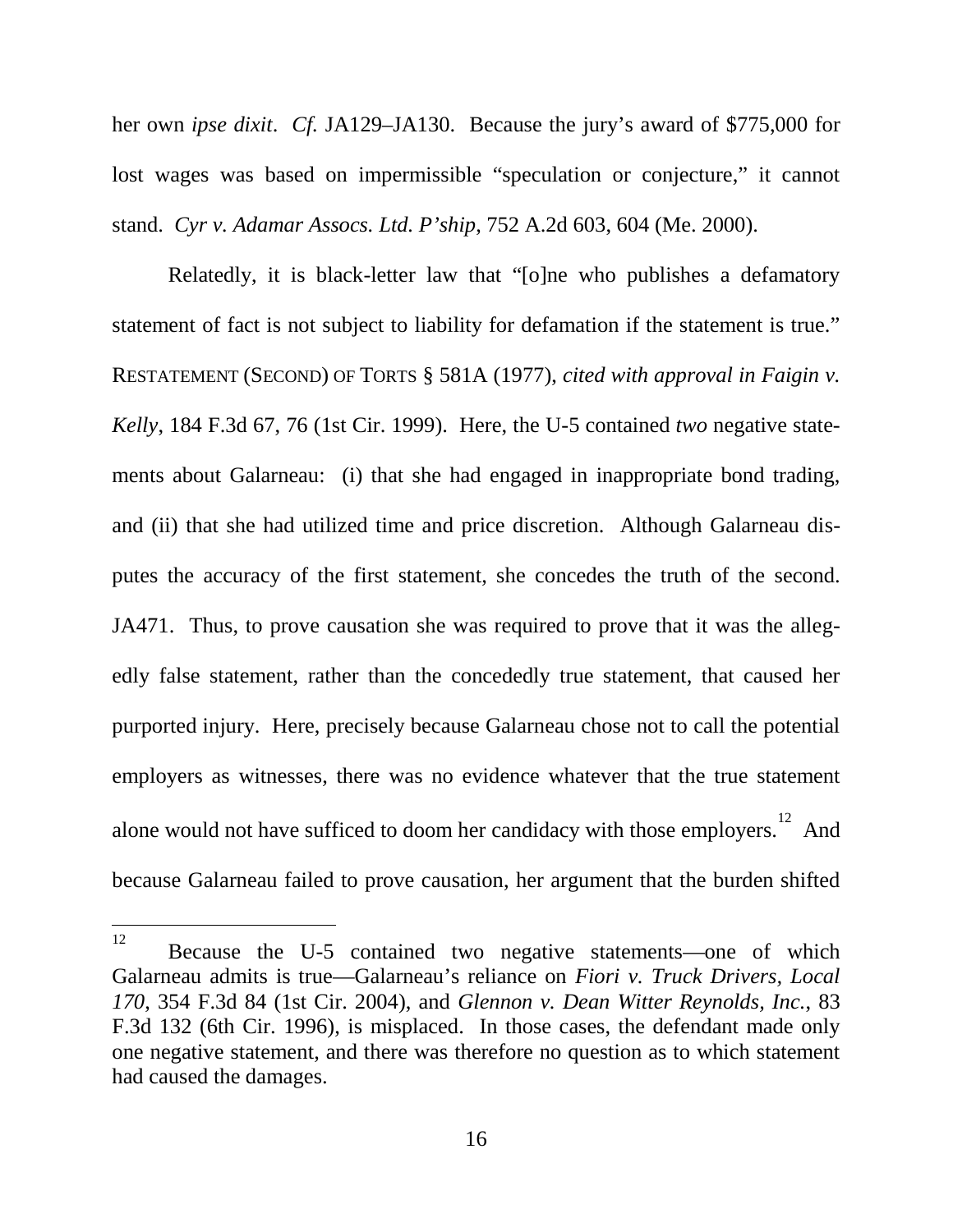to Merrill Lynch to prove "the allocable portion of the injury caused by the other factors" (Br. 35) is irrelevant.

### <span id="page-21-0"></span>**IV. THE EVIDENCE WAS INSUFFICIENT TO SUPPORT PUNITIVE LIABILITY.**

Under Maine law, Galarneau was required to prove—by clear and convincing evidence—that Merrill Lynch either acted with express malice (*i.e.*, with ill will toward Galarneau) or behaved "so 'outrageously' that malice could be inferred." *Veilleux*, 206 F.3d at 135. Galarneau does not contend that Merrill Lynch acted from ill will. Rather, she argues that Merrill Lynch acted outrageously because it supposedly "knew that the false accusation in the U-5 would almost certainly result in injury to Ms. Galarneau." Br. 36–37. However, even if the factual predicates to that inaccurate assertion were true, case law—cited in our opening brief (at 47–48) and ignored by Galarneau—makes clear that Merrill Lynch's behavior would not constitute "outrageous" conduct under Maine law. *Tuttle v. Raymond*, 494 A.2d 1353 (Me. 1985), in which Maine's highest court "denied a claim for punitive damages where a driver sped through city streets, ran a stoplight, and struck the plaintiff's vehicle with enough force to shear it in half" (*Curran v. Richardson*, 448 F. Supp. 2d 228, 232 (D. Me. 2006)), leaves no doubt that, absent evidence of actual ill will, a defendant's conduct must be truly horrific before it is "so *outrageous* that malice can be implied." *Staples v. Bangor Hydro-Elec. Co.*, 629 A.2d 601, 604 (Me. 1993) (emphasis in original). Accordingly, even if Merrill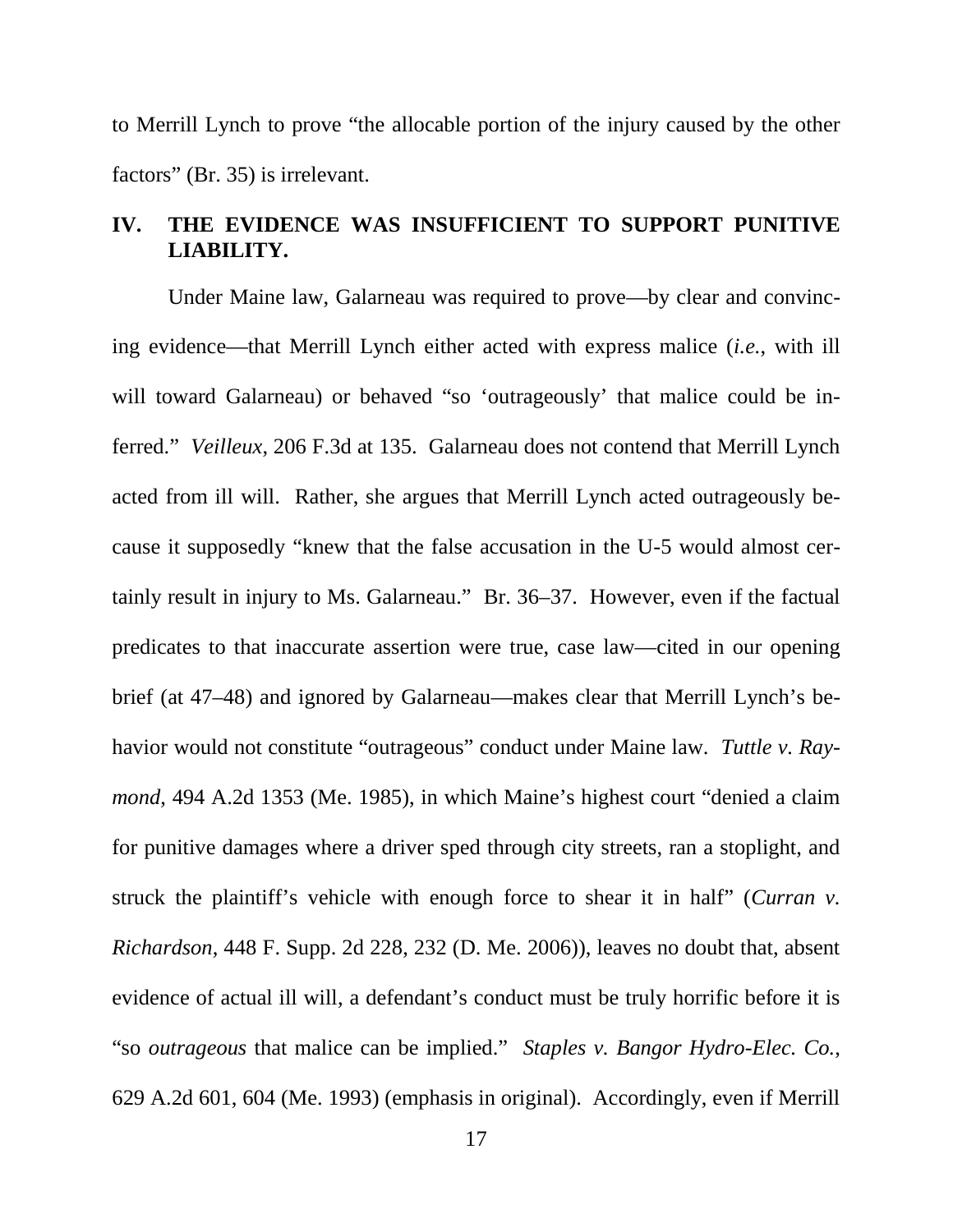Lynch's conduct were as depicted by Galarneau, it would not sustain the punitive award.

*Staples* and *Smith*, defamation cases cited by us and ignored by Galarneau, are instructive. In *Staples*, the plaintiff employee was fired after a supervisor falsely accused him of workplace sabotage. There was no doubt that the supervisor's statement was deliberate and that the accusation would almost certainly result in the plaintiff's dismissal. Nonetheless, the court held that, in the absence of clear and convincing evidence of ill will toward the plaintiff, there was "no basis for a finding of deliberate, outrageous conduct" sufficient to sustain punitive damages. *Staples*, 629 A.2d at 604. In *Smith*, a supervisor allegedly accused the plaintiff of intentionally misleading their employer as to a material matter and of then attempting to conceal that fact. The plaintiff was subsequently fired, allegedly as a result of the false accusation. The court allowed the defamation claim to proceed, but precluded recovery of punitive damages—although the allegedly false accusation would likely result in termination—because the "statement [was] not so outrageous as to imply malice." *Smith v. Heritage Salmon, Inc.*, 180 F. Supp. 2d 208, 224 (D. Me. 2002).

Merrill Lynch's alleged conduct in this case is far less egregious than the conduct at issue in *Staples* and *Smith*. Even assuming *arguendo* that the U-5 contained a false statement, the statement was made only after thorough investigation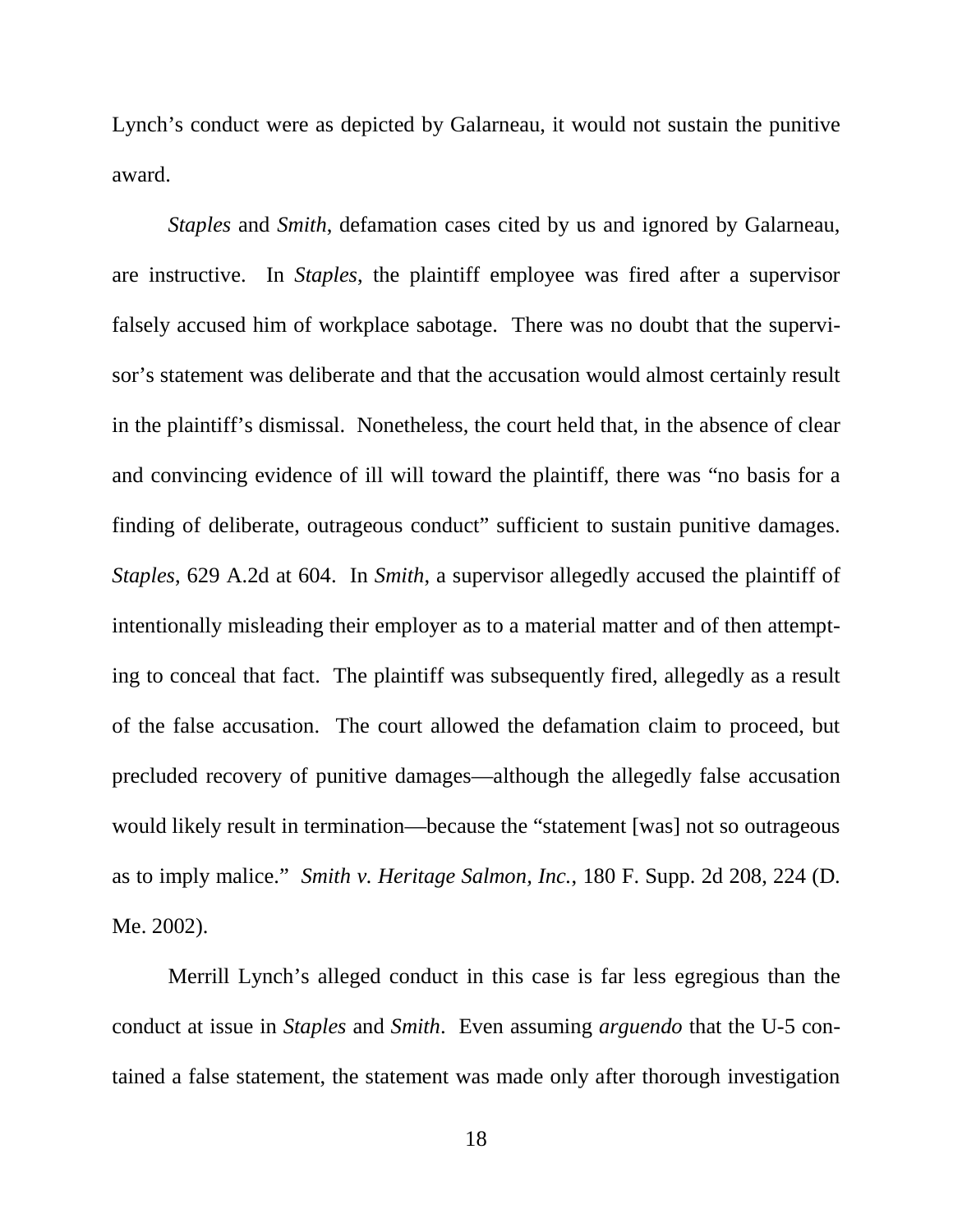and without any hint of ill will. Indeed, the statement was not made until after Merrill Lynch had received the Bates report, an independent analysis that even Galarneau admits would allow a reasonable observer to "draw the conclusion that we had done something wrong" (JA468). Given that the conduct in *Staples* and *Smith* was not sufficiently "outrageous" to justify punitive damages under Maine law, *a fortiori* the conduct here is likewise insufficient.

Moreover, the First Amendment precludes "recovery of \* \* \* punitive damages \* \* \* when liability is not based on a showing of knowledge of falsity or reckless disregard for the truth." *Gertz v. Robert Welch, Inc.*, 418 U.S. 323, 349 (1974). That showing must be by "clear and convincing" evidence. *See Bose*, 466 U.S. at 511 n.30; *Dalbec v. Gentleman's Companion, Inc.*, 828 F.2d 921, 928 (2d Cir. 1987). Galarneau has eschewed any assertion of reckless disregard, $13$  and has fallen far short of presenting "clear and convincing" evidence that Merrill Lynch had actual knowledge of the U-5's purported falsity. *See* pages 3–9, *supra*; *see also* ML Br. 31–32. Accordingly, the punitive award must be reversed for this independent reason.

<span id="page-23-0"></span><sup>13</sup> *Cf.* Br. 1 (Merrill Lynch filed the U-5 despite allegedly "*knowing* that her trading was appropriate").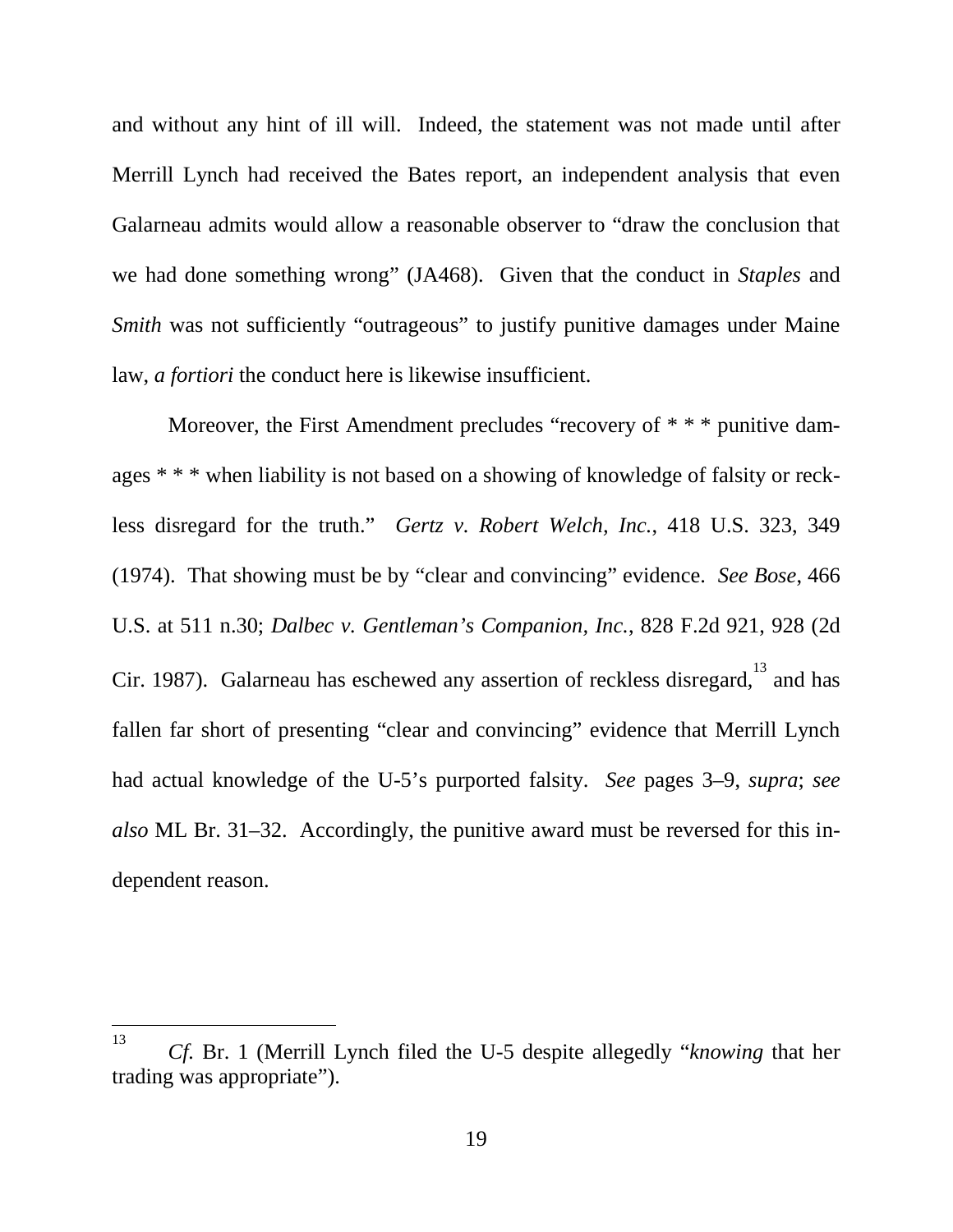### <span id="page-24-0"></span>**V. THE PUNITIVE DAMAGES ARE UNCONSTITUTIONALLY EXCESSIVE.**

The Supreme Court has admonished that a \$2,000,000 punitive award is "tantamount to a severe criminal penalty" that is warranted only in exceptional circumstances. *BMW of N. Am., Inc. v. Gore*, 517 U.S. 559, 585 (1996). Such circumstances are absent here.

#### <span id="page-24-1"></span>**A. Reprehensibility**

"In order to justify a substantial punitive damage award, a plaintiff ordinarily must prove that the defendants' conduct falls at the upper end of the blameworthiness continuum." *Zimmerman v. Direct Fed. Credit Union*, 262 F.3d 70, 82 (1st Cir. 2001). Galarneau claims that Merrill Lynch's alleged conduct lies at the upper end of that continuum. *Cf*. Br. 38. In fact, it falls at the lower end.

The first factor bearing on the degree of reprehensibility is whether "the harm caused was physical as opposed to economic." *State Farm Mut. Auto. Ins. Co. v. Campbell*, 538 U.S. 408, 419 (2003). Citing a recent district court decision, Galarneau asserts that injury to reputation "'is sufficiently personal to remove it from the realm of purely economic.'" Br. 38–39 (quoting *Sunlight Saunas, Inc. v. Sundance Sauna, Inc.*, 2006 WL 3021109, at \*4 (D. Kan. Oct. 23, 2006)). She also cites *In re Exxon Valdez*, 472 F.3d 600, 614 (9th Cir. 2006), and *Romano v. U-Haul International*, 233 F.3d 655, 673 (1st Cir. 2000), for the proposition that emotional harm is not "purely economic." Br. 39.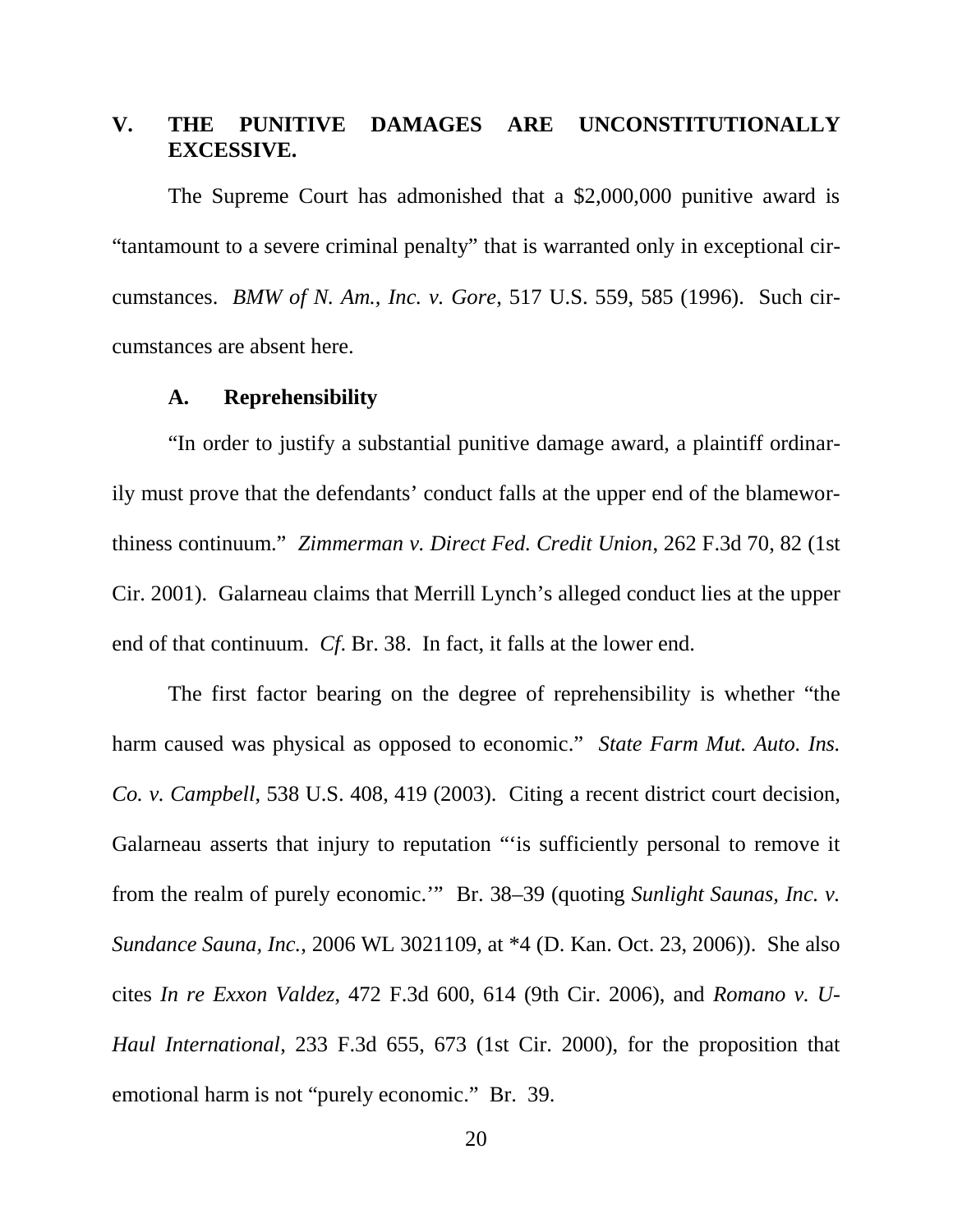These cases are impossible to square with *State Farm* itself. There, the plaintiffs were awarded \$1,000,000 in compensatory damages for emotional distress—largely, "outrage and humiliation." 538 U.S. at 426. If the Supreme Court believed that the infliction of emotional or reputational harm is—like the infliction of physical harm—more reprehensible than the infliction of "purely" economic harm, it surely would have said so. But it did not. On the contrary, in holding the punitive award excessive, the Court emphasized that "[t]he harm arose from a transaction in the economic realm, not from some physical assault or trauma." *Id*.

In any event, notwithstanding the *Sunlight* court's conclusion that reputational harm is not "purely economic" and its further finding that the defamation in that case was the result of actual malice, it went on to hold that the conduct was not egregious enough to warrant a punishment of \$150,000, ordering a remittitur to *\$50,000*.2006 WL 3021109, at  $*7$ .<sup>14</sup>

<span id="page-25-0"></span><sup>14</sup> Meanwhile, Galarneau's two emotional distress cases provide weak support for her argument even apart from *State Farm*. In *Exxon Valdez*, the Ninth Circuit relied on the Supreme Court's citation of *Blanchard v. Morris*, 15 Ill. 35 (1853) in *BMW* for the proposition that "punishment should fit the crime." 517 U.S. at 576 n.24. But *Blanchard* involved emotional distress arising out of a *physical* assault (15 Ill. at 36), so the case lends no support to the proposition for which the Ninth Circuit cited it. As for *Romano*, this Court there upheld the *\$285,000* punitive award not because "humiliation" is more reprehensible than economic injury, but rather because the defendants "knowingly violated [the plaintiff's] federally protected rights and then attempted to conceal this violation," conduct that this Court characterized as "more reprehensible than would appear in a case involving economic harms only." 233 F.3d at 673.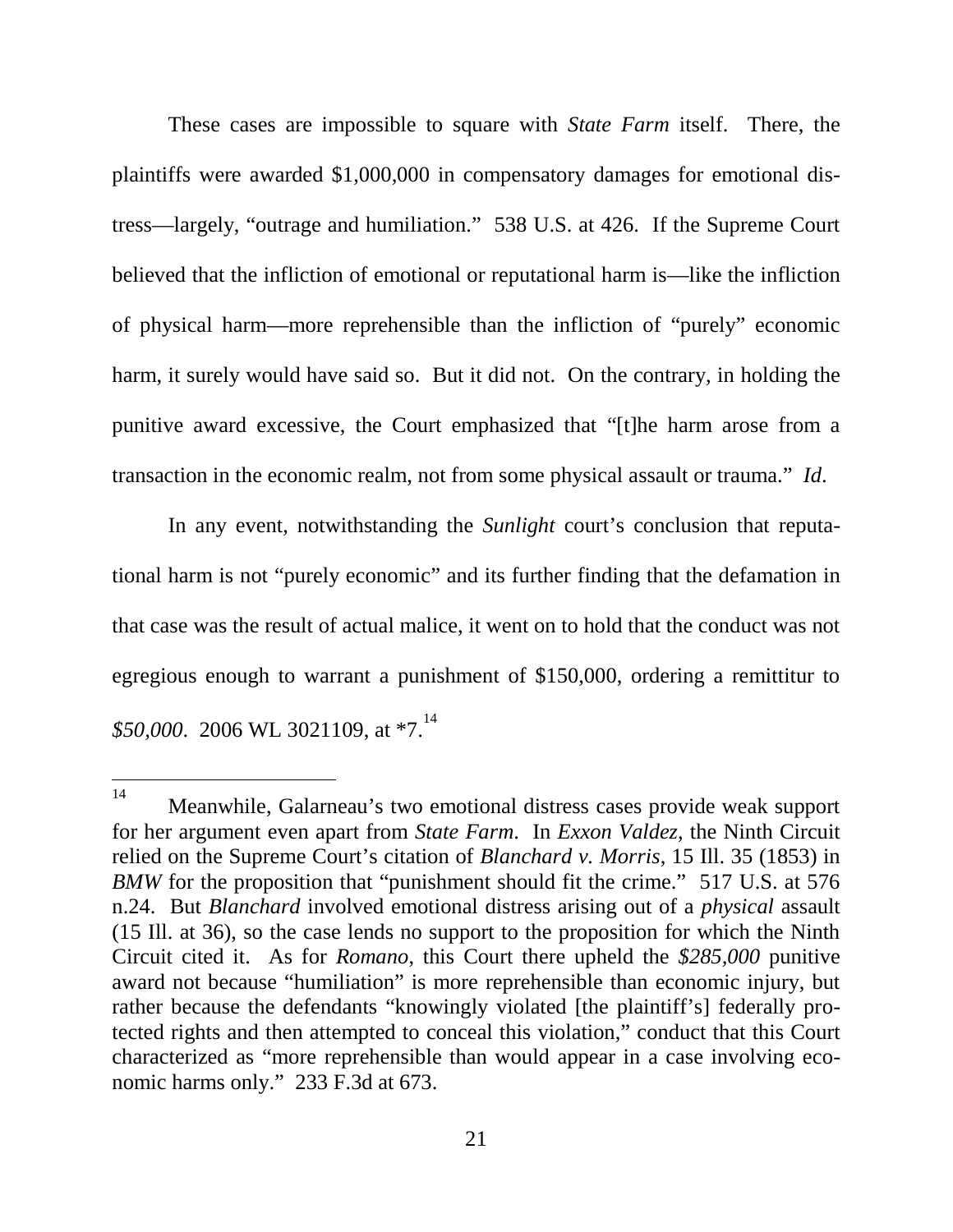Galarneau asserts that the second *State Farm* factor—whether "the tortious conduct evinced an indifference to or a reckless disregard of the health or safety of others" (538 U.S. at 419)—is "inapplicable" in this case. Br. 39. She is mistaken. This factor is applicable in all cases. But in cases like this, where there was no risk to health or safety, this factor indicates that the defendant's conduct was less, rather than more, reprehensible.

With respect to the third *State Farm* factor—whether "the target of the conduct had financial vulnerability" (538 U.S. at 419)—Galarneau contends that "she was vulnerable" and that Merrill Lynch's alleged conduct was therefore more reprehensible than otherwise. Br. 39. But it strains credulity to suggest that a person whose "income average[d] between \$160,000 and \$250,000 per year" (Br. 2) and who already had a lawyer at the time the U-5 was filed (A45) was financially vulnerable. Moreover, the relevant inquiry is not whether Galarneau was financially vulnerable, but rather whether Merrill Lynch *intentionally targeted* her because of that purported vulnerability. In *Exxon Valdez*, for example, there was no dispute that many of the plaintiffs "were financially vulnerable" and that the defendant's "reckless actions harmed them." 472 F.3d at 617. Nonetheless, the Ninth Circuit held that the reprehensibility of the defendant's conduct was not thereby increased because the defendant "did not intentionally target" the plaintiffs because of their vulnerability. *Id*. There is no evidence that Merrill Lynch made the allegedly de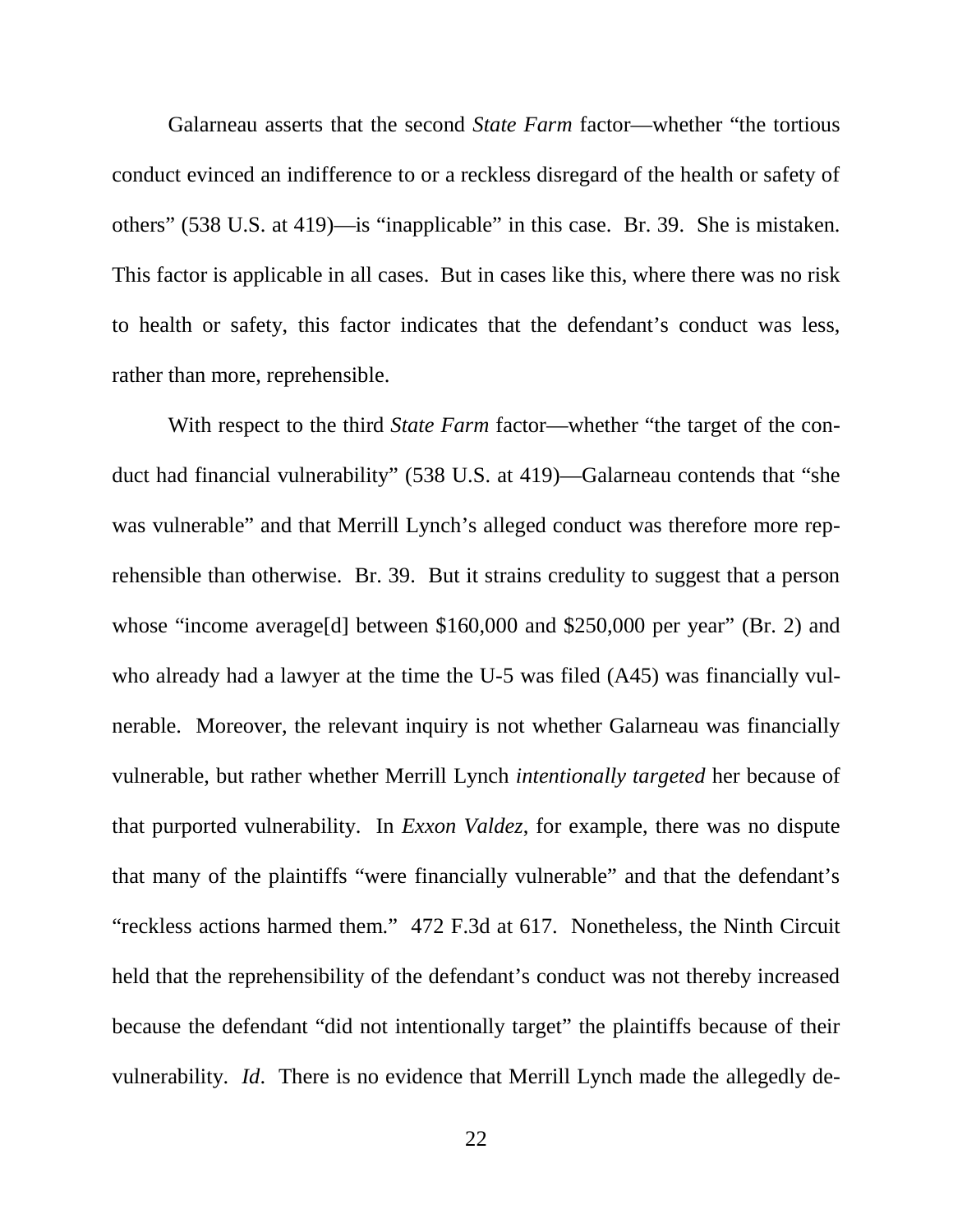famatory statement *because* it believed Galarneau to be financially vulnerable. Accordingly, this factor, too, places Merrill Lynch's alleged conduct toward the low end of the reprehensibility continuum.

In connection with the fourth *State Farm* factor—whether "the conduct involved repeated actions or was an isolated incident" (538 U.S. at 419)—Galarneau asserts that "[t]his is not the first time Merrill Lynch has been accused of falsifying a U-5." Br. 39 (citing *Dickinson v. Merrill Lynch, Pierce, Fenner & Smith, Inc.*, 431 F. Supp. 2d 247 (D. Conn. 2006)). But *Dickinson* was not before the jury and therefore cannot be used to support its verdict. In any event, the allegations in the *Dickinson* complaint were just that—unproven allegations that are not evidence of anything, let alone "repeated actions." There is nothing in the record that would support a finding that Merrill Lynch repeatedly filed defamatory U-5s.

Finally, Galarneau implies that the jury's finding of malice establishes the fifth *State Farm* factor—"intentional malice, trickery or deceit" (538 U.S. at 419). *Cf*. Br. 40. But the jury did not necessarily find actual malice; its verdict could have rested on implied malice. Even if the jury had found actual malice, however, this Court must still determine whether the evidence supports such a finding. Indeed, in *BMW* the jury found that the defendant had engaged in a "gross, oppressive or malicious' fraud" (the statutory prerequisite for punitive damages in Alabama). 517 U.S. at 565. But that did not stop the Supreme Court from holding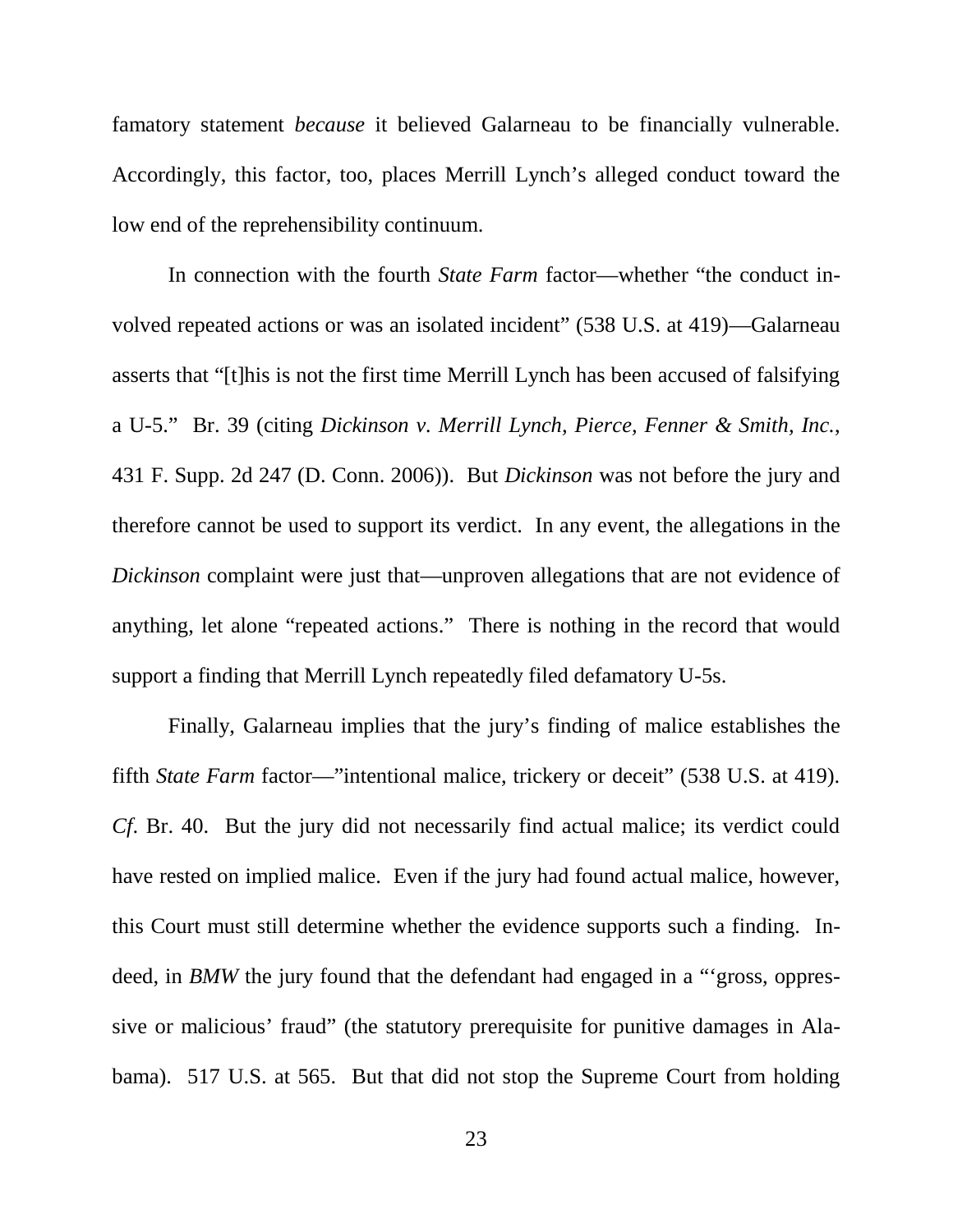that "this case exhibits none of the circumstances ordinarily associated with egregiously improper conduct." *Id.* at 580. Here, notwithstanding the jury's verdict, there was no evidence that Merrill Lynch's conduct constituted "intentional malice, trickery or deceit." *See* pages 7–9, *supra*; ML Br. 30–33.

Insum, *none* of the *State Farm* factors is present in this case[.](#page-28-1)<sup>15</sup> That fact which reflects the minimal reprehensibility of Merrill Lynch's alleged conduct— "renders *any* award suspect." *State Farm*, 538 U.S. at 419 (emphasis added).

#### <span id="page-28-0"></span>**B. Ratio**

Galarneau contends that the approximately 2.5:1 ratio of punitive to compensatory damages in this case presents "no cause for concern" because this Court has, in other cases, sustained ratios as high as 19:1. Br. 41.

But each of the cases upon which Galarneau relies involved far more egregious conduct and a substantially smaller compensatory award. For example, in *Romano* the defendants "evinced a blatant disregard" for anti-discrimination stat-

<span id="page-28-1"></span> $15$  Galarneau asserts that a finding of high reprehensibility is nonetheless warranted because "it is clear that the jury believed that the Merrill Lynch witnesses were lying on the stand." Br. 40. Of course, there was no specific finding to that effect by either the jury or the district court. *Cf. Cooper Indus., Inc. v. Leatherman Tool Group, Inc.*, 532 U.S. 424, 439 n.12, 440 n.14 (2001) (appellate courts must defer to "specific findings of fact" by juries and district courts). Nor, unlike in the cases Galarneau cites, is that the only inference that is possible. In any event, in every case in which punitive damages are awarded, the jury is likely to have resolved some credibility questions against the defendant. This cannot, therefore, be a valid basis for finding heightened reprehensibility.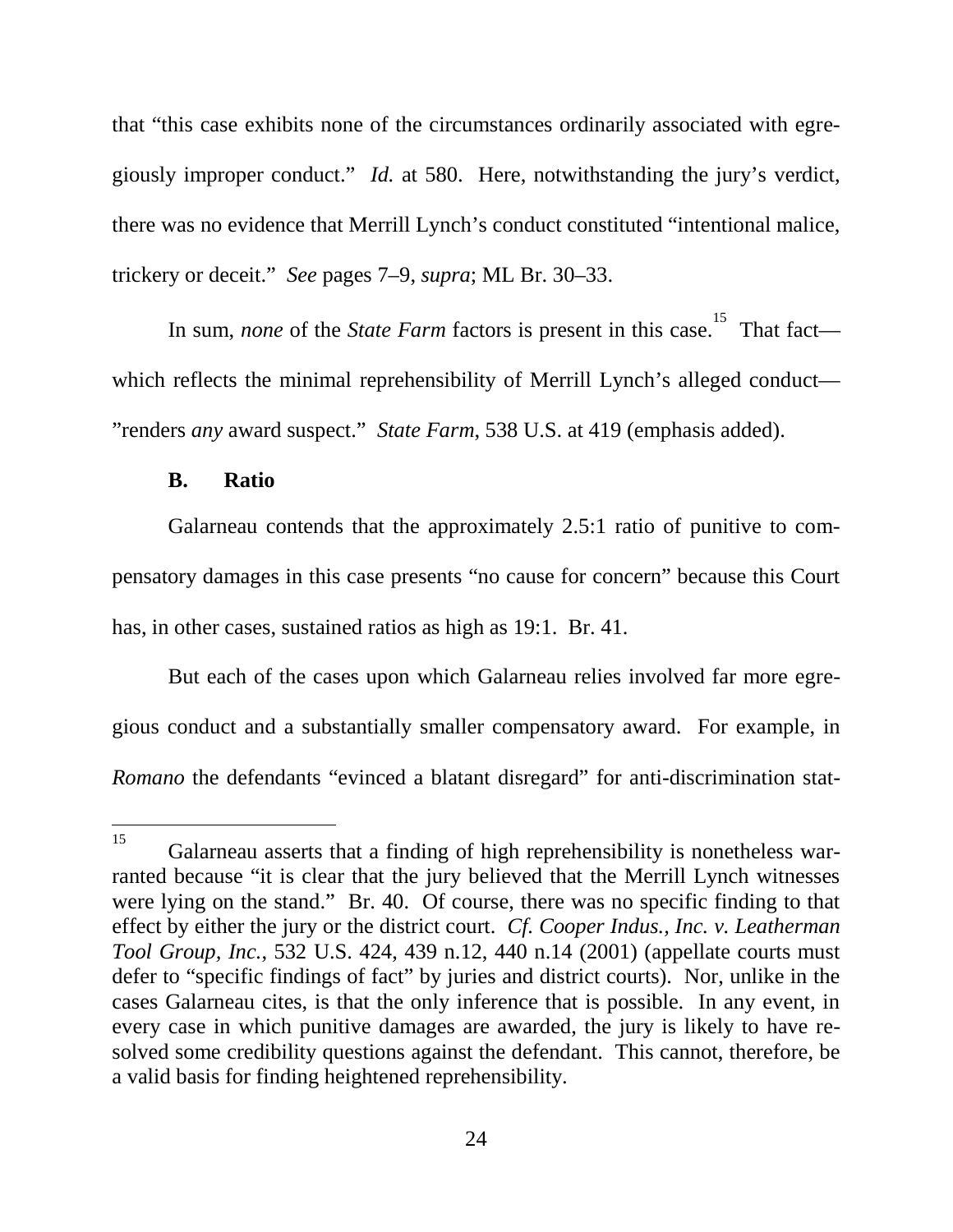utes and attempted to conceal their misconduct. 233 F.3d at 673. Because that conduct was particularly reprehensible, and because the plaintiff was awarded only \$15,000 in compensatory damages, this Court found the 19:1 ratio constitutionally permissible. *Id*. In *Casillas-Diaz*, in which this Court upheld a 3.3:1 ratio, the plaintiffs, who were awarded \$300,000 in compensatory damages, "were brutally assaulted and beaten into unconsciousness" by the defendant officers "without legitimate reason or provocation." *Casillas-Diaz v. Palau*, 463 F.3d 77, 82 (1st Cir. 2006).

In two of the cases Galarneau cites, not only was the defendants' conduct particularly egregious and the compensatory award comparatively small, but the ratio upheld by this Court was actually *lower* than the ratio here. In *Zimmerman*, the defendants "mounted a deliberate, systematic campaign to punish the plaintiff as a reprisal for her effrontery in lodging a discrimination claim." 262 F.3d at 82. Given the defendants' "scurrilous" and "unlawful" "vendetta" against the plaintiff, who received \$200,000 in compensatory damages, this Court upheld a 2:1 ratio. *Id*. In *Rodriguez-Marin*, in which this Court sustained a 1.6:1 ratio based on compensatory damages of \$285,000, the "defendants politically discriminated against plaintiffs" in violation of their federal civil rights. *Rodriguez-Marin v. Rivera-Gonzales*, 438 F.3d 72, 79, 85 (1st Cir. 2006). In short, none of the cases upon which Galarneau relies support the 2.5:1 ratio here.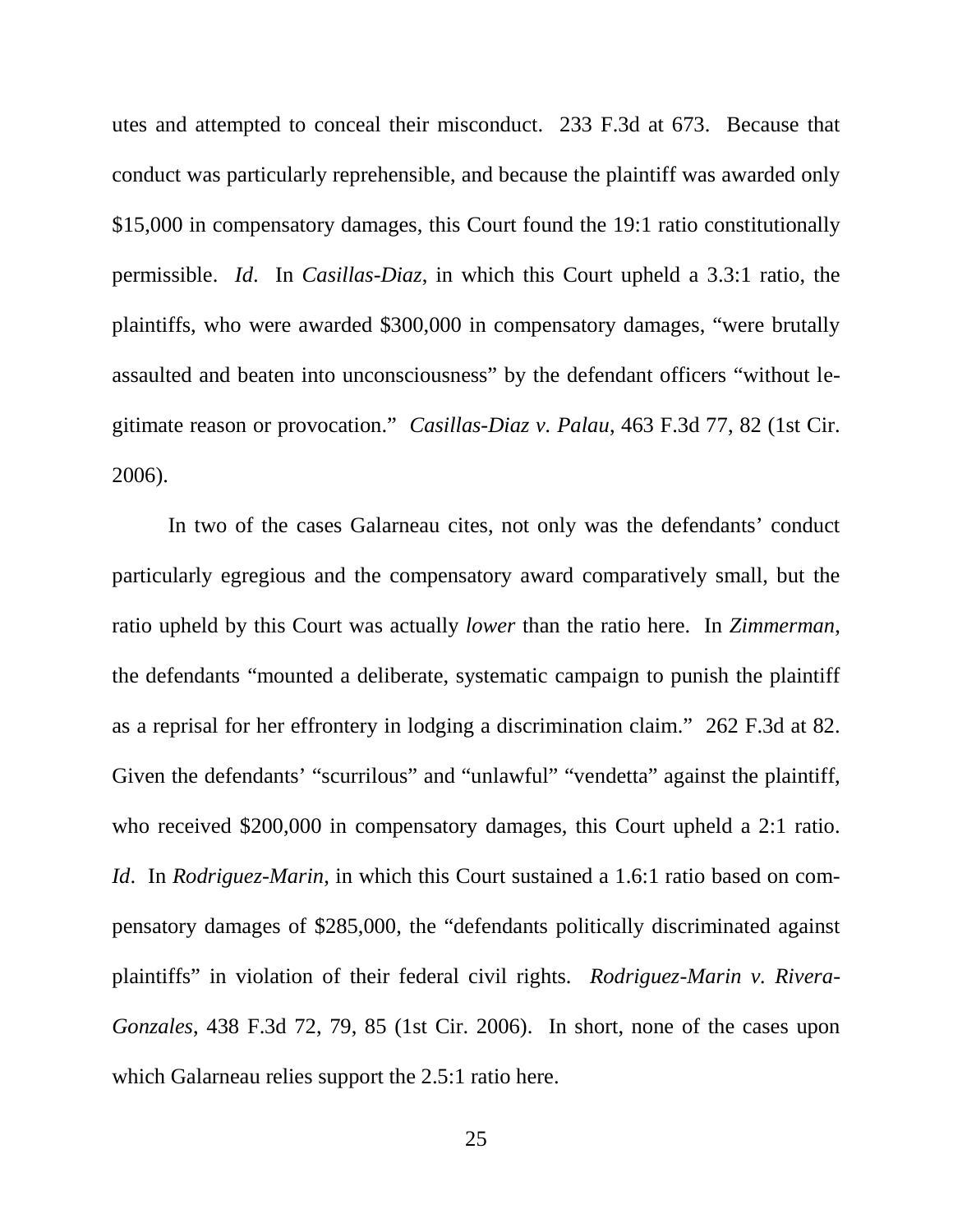Contrary to Galarneau's suggestion (Br. 41), *Exxon Valdez* does not "refute<sup>[]"</sup> the Supreme Court's admonition that "[w]hen compensatory damages are substantial, then a lesser ratio, perhaps only equal to compensatory damages, can reach the outermost limit of the due process guarantee" (*State Farm*, 538 U.S. at 425). Sometimes a ratio of greater than 1:1 will be permissible, even if substantial compensatory damages have been awarded—but only in cases involving significant reprehensibility. In *Exxon Valdez*, the defendant's conduct fell in the "mid range" of the reprehensibility spectrum. 472 F.3d at 618. Accordingly, *Exxon Valdez* neither "refutes" the Supreme Court's admonition in *State Farm* nor supports the 2.5:1 ratio here, where the reprehensibility of Merrill Lynch's alleged conduct was minimal.

#### <span id="page-30-0"></span>**C. Comparison With Other Cases**

When evaluating the constitutionality of a punitive award, this Court looks to other cases involving similar conduct "to determine whether a particular defendant was given fair notice as to its potential liability for particular misconduct." *Davis v. Rennie*, 264 F.3d 86, 117 (1st Cir. 2001). Galarneau asserts that "Merrill Lynch had adequate notice." Br. 42. But ignoring the need for "correct comparison[s]" (*Davis*, 264 F.3d at 117), Galarneau—who does not dispute that the award in this case is the highest defamation award ever imposed under Maine law—fails to address any of the U-5 defamation cases we cited in our opening brief (at 55–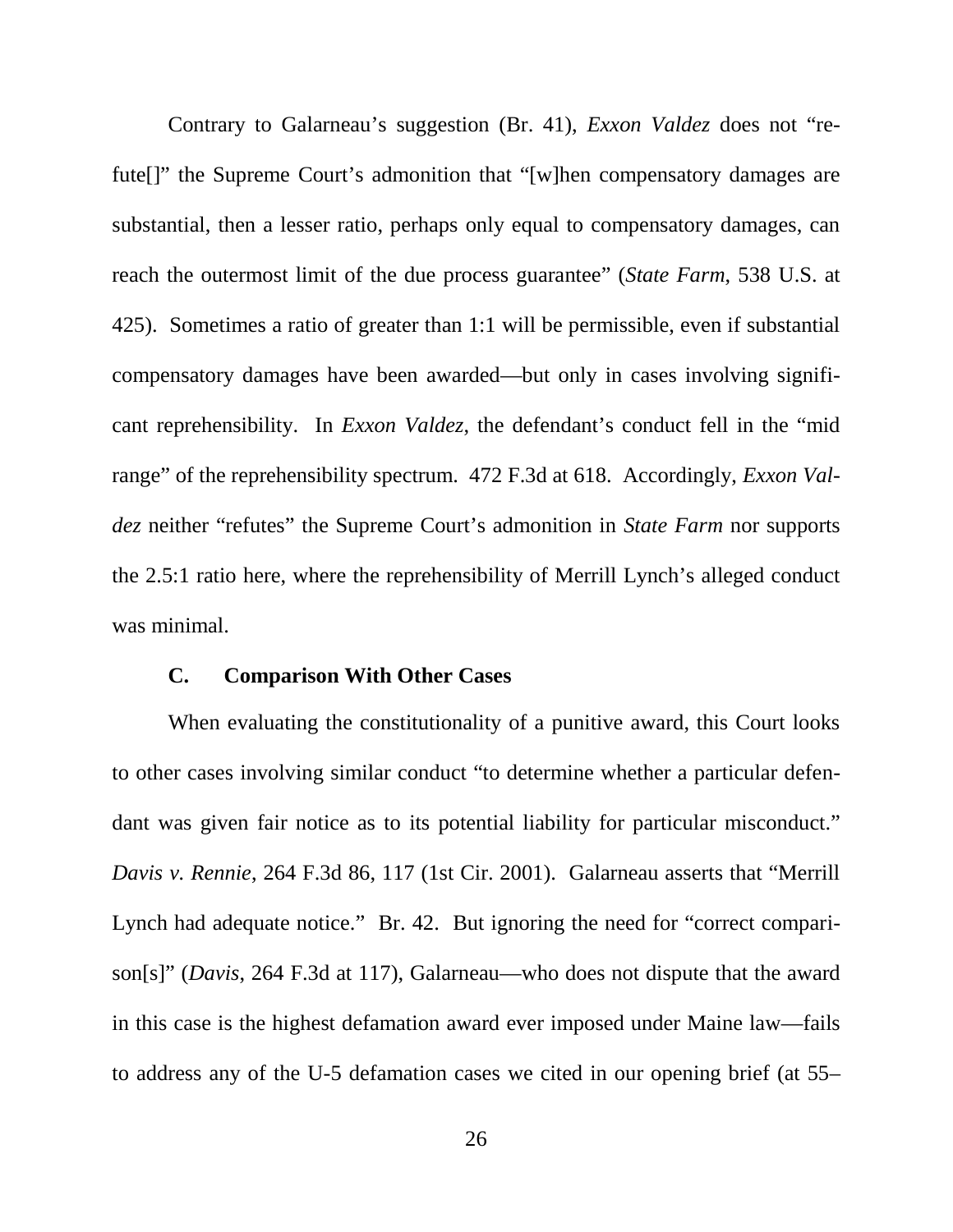56). The punitive award in each of those cases was substantially smaller than the award in this case even though the defendant's conduct was at least as egregious as Merrill Lynch's alleged conduct here. Thus, "correct comparison" with similar cases confirms that Merrill Lynch lacked fair notice that its alleged conduct could result in a punitive award of \$2,100,000.

#### <span id="page-31-0"></span>**D. Public Policy**

Despite acknowledging the importance of "securities firms be[ing] able to file truthful U-5s without fear of suit by brokers for defamation," Galarneau argues that "policy considerations favor the award in this case." Br. 43.

As Galarneau notes, the public's interest in full and frank U-5 disclosures must be balanced against brokers' interest in not being defamed. She implies that the resulting policy choice is between qualified immunity and no immunity for U-5 statements, suggesting that the large punitive award in this case is unproblematic because, in order to recover at all, she had to overcome the qualified immunity that Maine law confers on U-5 statements. Her theory, evidently, is that qualified immunity is itself ample protection against overdeterrence.

But Galarneau's premise is false. The true policy choice is not between qualified immunity and no immunity, but rather between qualified immunity and absolute immunity. *Cf. Cicconi v. McGinn, Smith & Co.*, 808 N.Y.S.2d 604, 606 (N.Y. App. Div. 2005) ("The matter of absolute versus qualified immunity has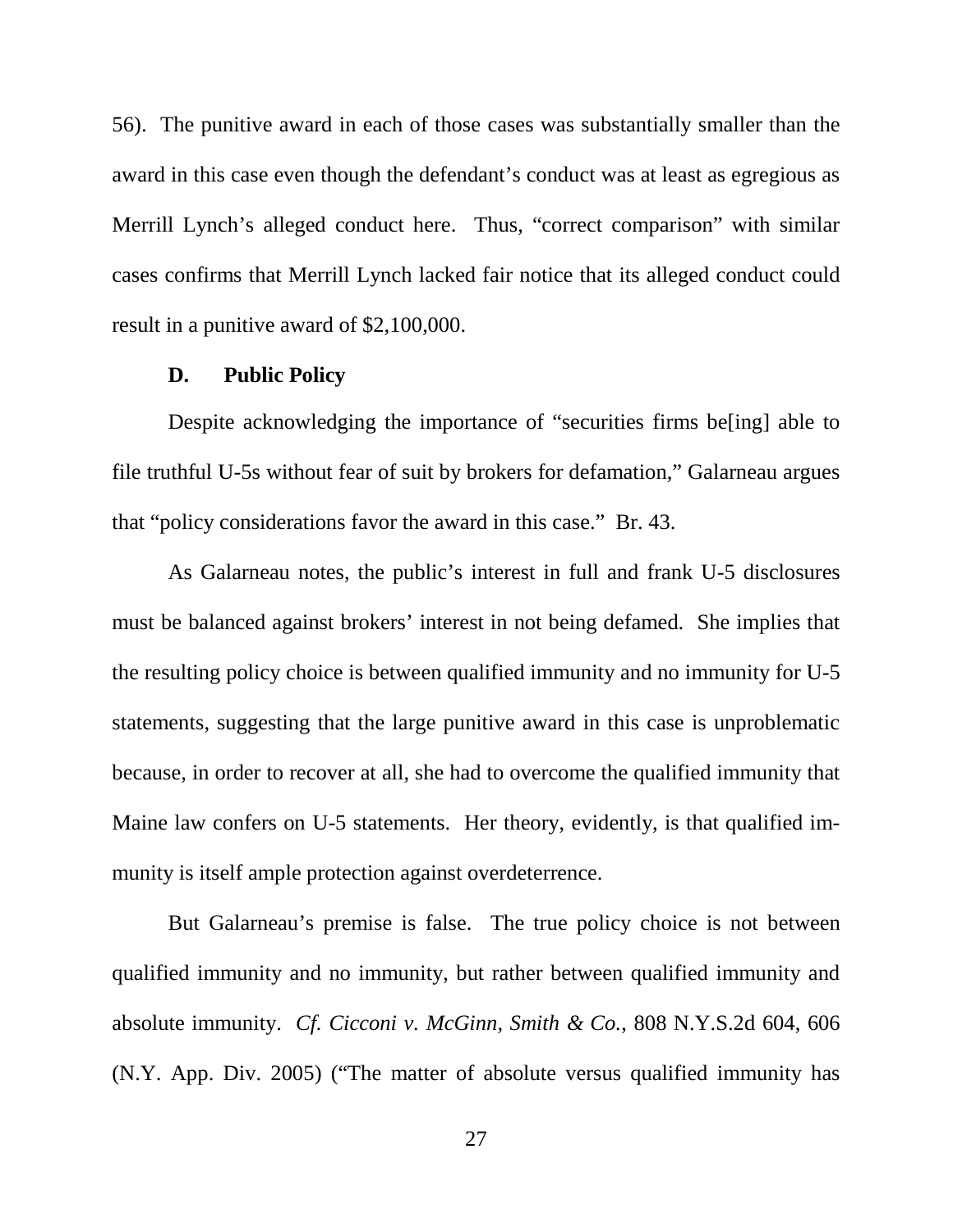been debated within the securities industry and the courts."); Anne H. Wright, *Form U-5 Defamation,* 52 WASH. & LEE L. REV. 1299, 1325 (1995) ("Whether broker-dealers should be granted an absolute as opposed to a qualified privilege for defamatory U-5 statements is a policy issue."). In fact, in order to ensure that securities firms are not deterred from making frank disclosures, several jurisdictions confer absolute immunity on U-5 statements. *See, e.g.*, *Cicconi*, 808 N.Y.S.2d at 606 ("New York State courts have consistently held that statements made in a Form U-5 are absolutely privileged."); *Fontani v. Wells Fargo Invs., LLC*, 129 Cal. App. 4th 719, 734–35 (2005) (U-5 statements are absolutely privileged under Cal. Civ. Code § 47(b)).

The qualified immunity conferred on U-5 statements by Maine law is the *least* protective standard in existence. As such, contrary to Galarneau's suggestion, qualified immunity alone does not provide an adequate safeguard against the danger of overdeterrence. Thus, lest securities firms be unduly inhibited from making full and frank U-5 disclosures, it is incumbent upon courts to carefully scrutinize the magnitude of any punitive award arising from a U-5 statement. If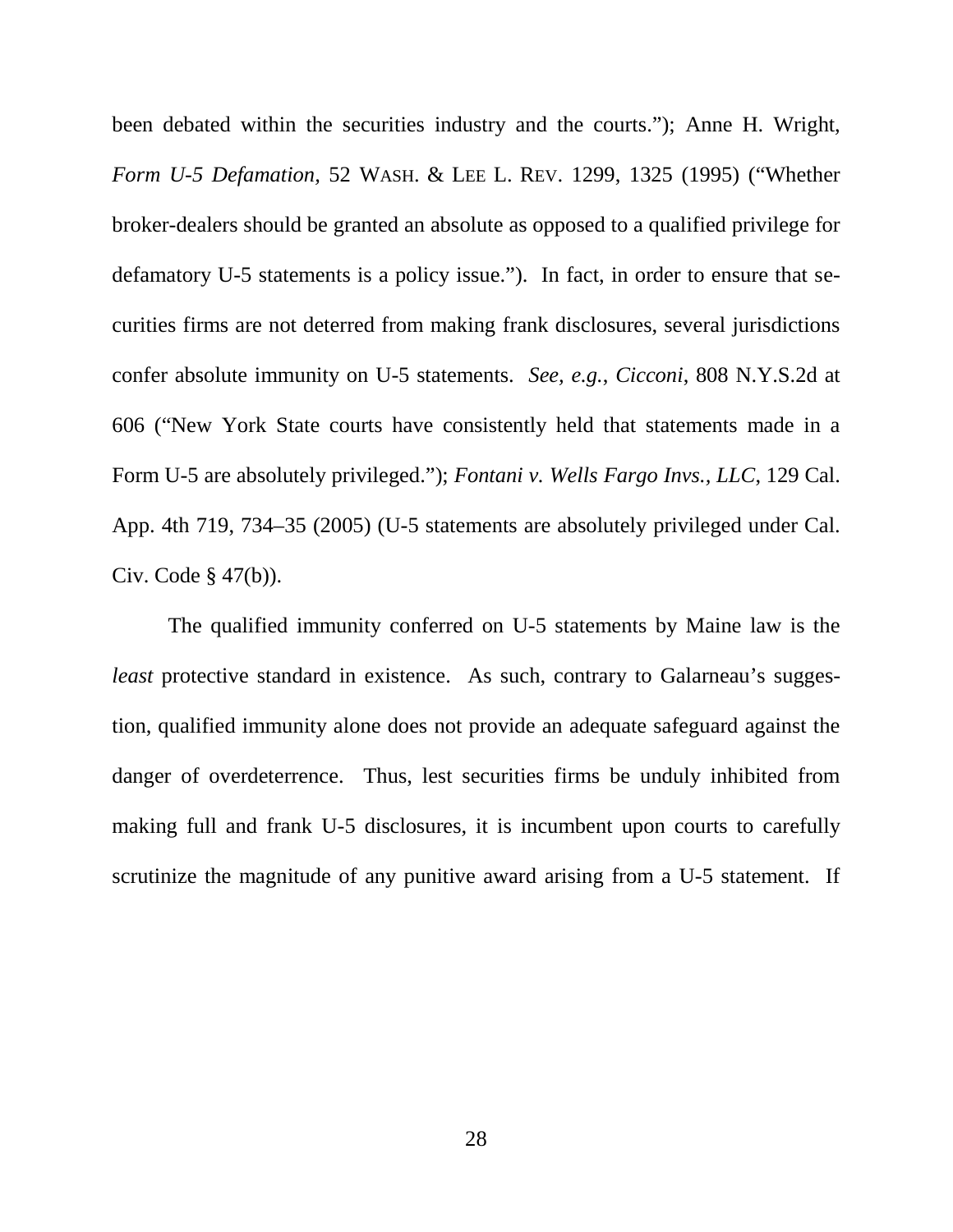allowed to stand, the multimillion-dollar punitive award in this case would deter securities firms from undertaking the full and frank disclosures that make the U-5 a valuable tool in protecting the investing public.

Respectfully submitted,

James R. Erwin PIERCE ATWOOD LLP One Monument Square Portland, ME 04101 (207) 791-1100 (phone) (207) 791-1350 (fax)

Eugene Volokh UCLA SCHOOL OF LAW 405 Hilgard Avenue Los Angeles, CA 90095 (310) 206-3926 (phone)

Evan M. Tager Andrew Tauber MAYER, BROWN, ROWE & MAW LLP 1909 K Street, N.W. Washington, DC 20006 (202) 263-3000 (phone) (202) 263-3300 (fax)

*Counsel for Merrill Lynch, Pierce, Fenner & Smith Incorporated*

March 12, 2007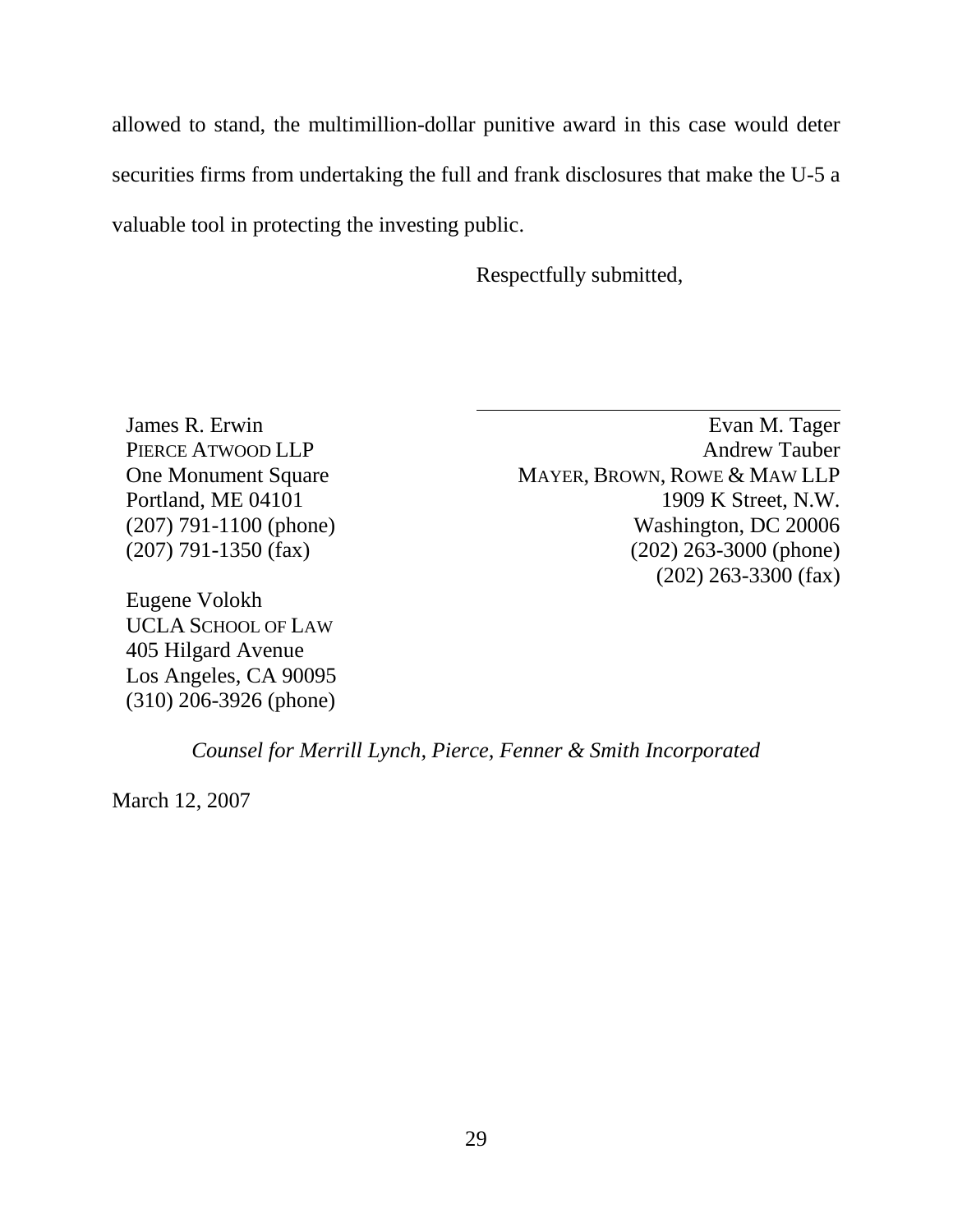#### <span id="page-34-0"></span>**CERTIFICATE OF COMPLIANCE**

I, Andrew Tauber, hereby certify that: (1) this brief complies with the typevolume limitation of Fed. R. App. P. 28.1(e)(2)(B) because it contains 6,897 words, excluding the parts of the brief exempted by Fed. R. App. P.  $32(a)(7)(B)(iii)$ ; and, (2) this brief complies with the typeface requirements of Fed. R. App. P. 32(a)(5) because it has been prepared in a proportionally spaced typeface, namely Times New Roman 14, using Microsoft Word 2002.

> Andrew Tauber (#115032) MAYER BROWN ROWE & MAW, LLP 1909 K Street, N.W. Washington, DC 20006 Telephone: (202) 263-3000 *Counsel for Merrill Lynch*

\_\_\_\_\_\_\_\_\_\_\_\_\_\_\_\_\_\_\_\_\_\_\_\_\_\_\_

Dated: March 12, 2007